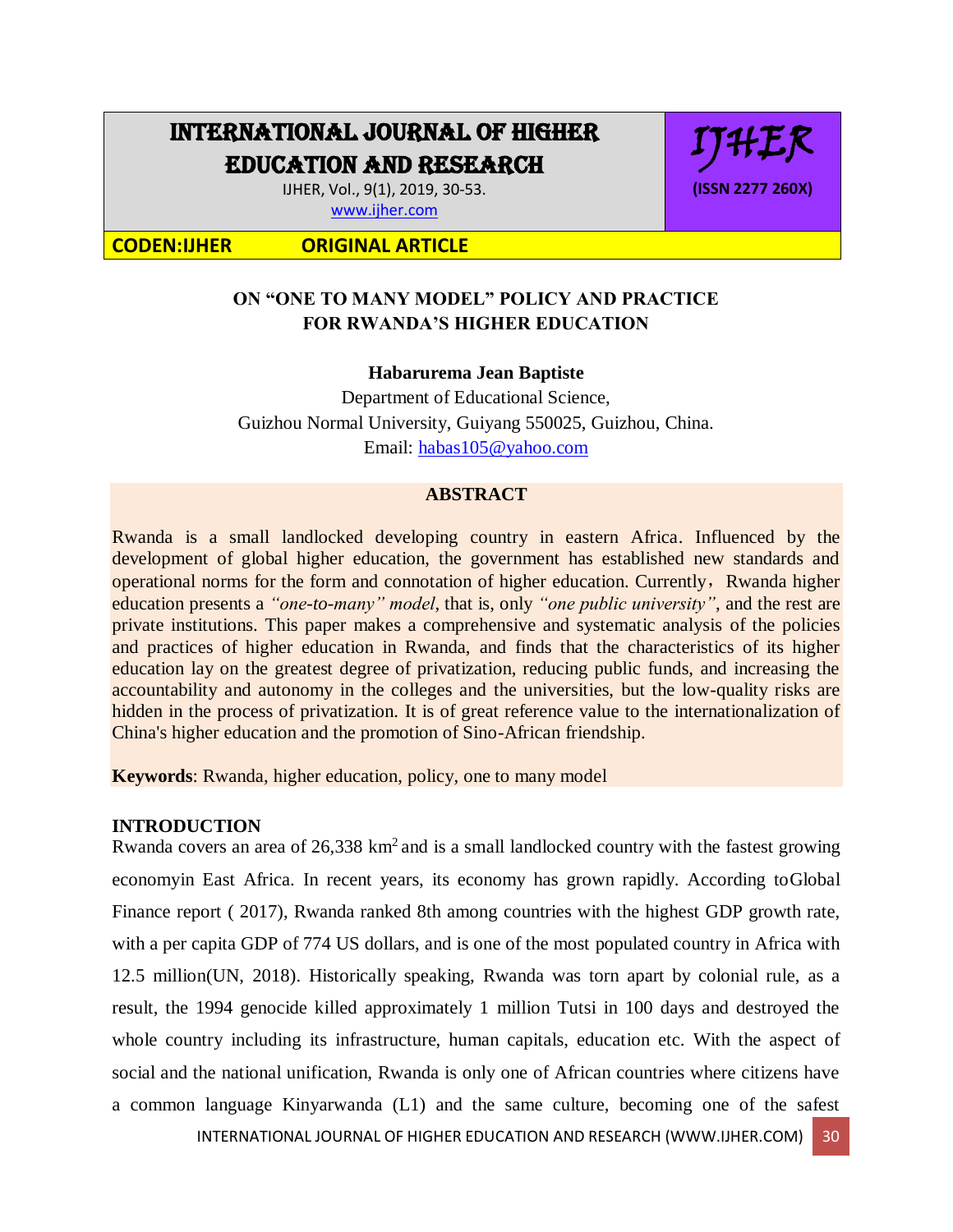countries to live, travel and trade in the world (Global finance, 2018). With such a stable domestic environment, higher education is the only choice for sustainable development and is booming.

#### **THE DEVELOPMENT OF HIGHER EDUCATION IN RWANDA**

Rwanda has a long history of being colonized successively by both Germany and Belgium from 1884 to 1892 and later from 1892 to 1961. Within this period, Colonial education provided by Belgium ignored largely higher education (Lulat, 2005). The first institution of higher education was the Grand Séminaire de Nyakibanda, founded in 1936 by the Roman Catholic Church to train the priests of Rwanda. Rwanda gained independence in 1962 and the National University of Rwanda (NUR) was established in 1963. At that time, there were only 49 students who enrolled in the National university of Rwanda, and French was the language of instruction. However, it was the second language (L2) in Rwanda after Kinyarwanda (L1) (Ingrid Andersson etal.,2013).

 Within colonial rule, Belgium adapted "divide and rule power" that divided Rwandan society into three tribes: Hutu, Tutsi and Twa. The later mentioned tribes were very necessary for the ruling power to manipulate and exclude the unwanted tribes. Before 1950s Tutsi people were enthroned and later on Hutu majority people vis-verse. In the 1950s, they pushed the Hutu majority to become the de facto leaders of Rwandan society. In 1959, the violent suppression of ruling tribe (Hutus) exercised against Tutsis drove most of the Tutsi people cross the border into neighbouring Uganda. In 1994, the majority Hutu people plan to clean up Tutsi carried out genocide against the minority Tutsi. In addition to the incalculable loss of lives, the country lost most of its human capitals, infrastructures: government buildings, businesses, agriculture, transportation systems and schools were destroyed; Higher education also did not escape bad omen (Schendel, 2013).

 After 1994, Rwanda, which experienced a genocidal disaster, sought to reinvigorate the country economy. Many Rwandans who exiled and lived in the English-speaking and Frenchspeaking countries returned to their hometowns(Marie, 2013), bringing back the experience and knowledge of their countries of study, reviving the ecology of Rwanda's higher education, and laying the foundations for higher education in English and French. The foundation of the lingua franca provided opportunities for teachers and students to communicate in these two languages considering one's competent language. Since January 2009, the lingua franca of higher education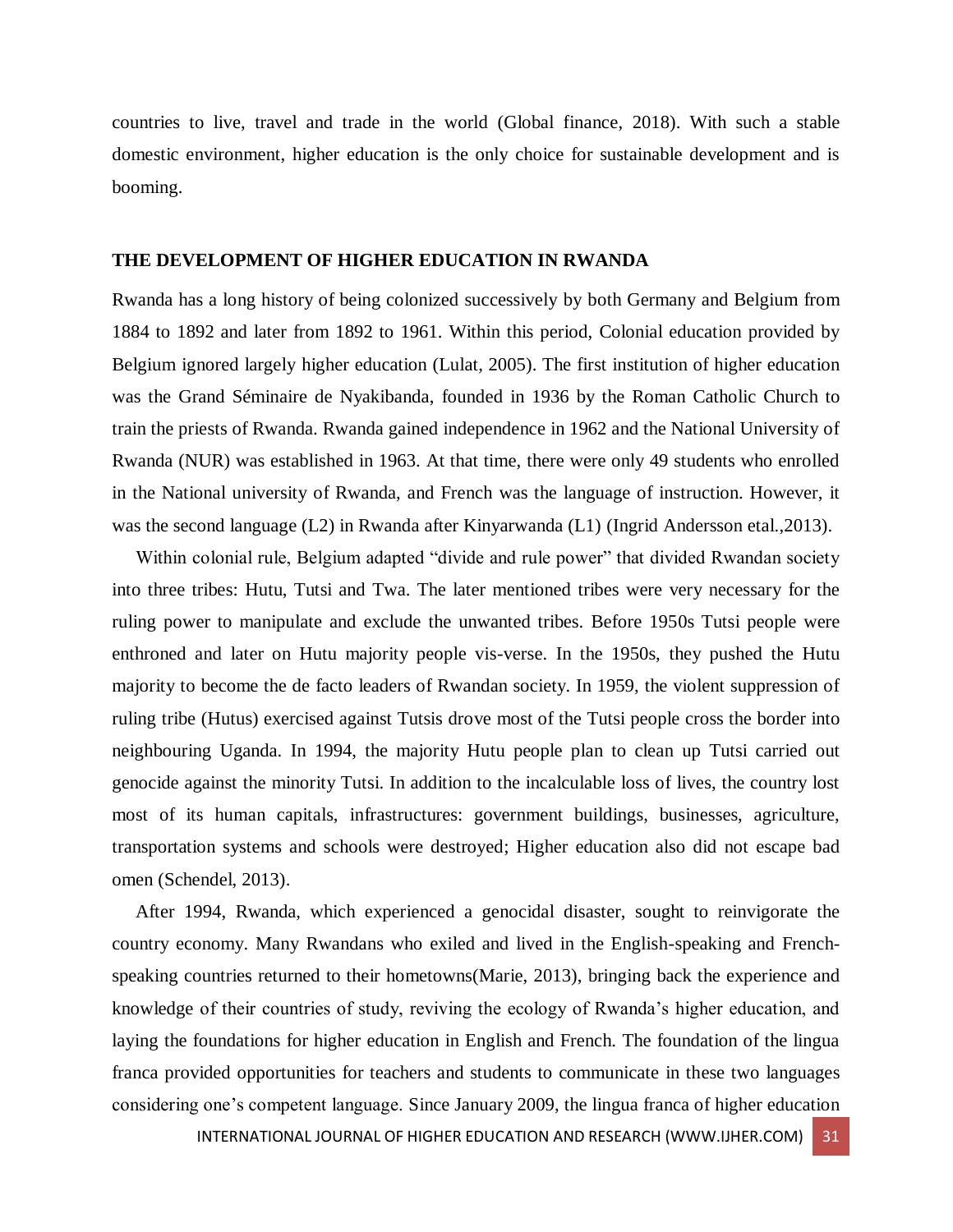has been switched to English (Tilak, 2015). Through the efforts of the new government and international assistance, higher education has regained vitality and made great progress, especially in the fields of information technology (IT), engineering and management, and computer science, which have met the demands for skilled labour in economic, social, and political development. Hence, the road to go is still too long to finish overnight.

 Prior to 1994, there were at least seven private and four public higher education institutions (World Bank, 2003& 2004). As far as the case of private and public higher education institutions is concerned, although there are more private higher education institutions than public institutions, enrolment in public higher education institutions remains higher than that of private higher education institutions, as it is in other East African countries such as Kenya, Tanzania and Uganda. As of September 2013 merge, currently, Rwanda has one public university with six colleges in different campuses resulting in a *"one-to-many" model*, i.e. one public university and 35 private colleges and universities(Higher education Council, 2017).

 The system of higher education is growing rapidly and becoming the sole pillar of sustainable development in a small landlocked country like Rwanda. WhenClark(1963, p. 140)predictedthe future trend of higher education, he said, " higher education is increasingly privatized, and students are responsible for one-third of the cost; in areas where the gap in tuition fees is significant, there will be professors with high fees". Zilkha (2007)added that in countries where the public sector is able to adequately respond to student demand, the public sector will be relatively small while in countries where the number of universities and areas of studies are scarce, the private sector tends to expand rapidly which is the case in many developing countries including Rwanda. A new trend in Rwanda's higher education is to maximize the privatization of higher education institutions to ease the burden on the state, increase accessibility and affordability to higher education, and improve the quality of education in higher learning institutions. That means that in recent years, higher education in Rwanda is singing the same song as being sung in other countries like in Eastern Europe,China, and much of the Englishspeaking world. Their higher education sectors have shifted from being treated by the government as a public service to a private commodity subject to the laws of supply and demand (Williams, 2016). Private higher education has helped Rwanda higher education to expand. Not only does it increase affordability and accessibility to higher education, brings additional funds and services, but also does not interfere with government control, regulations and supervision,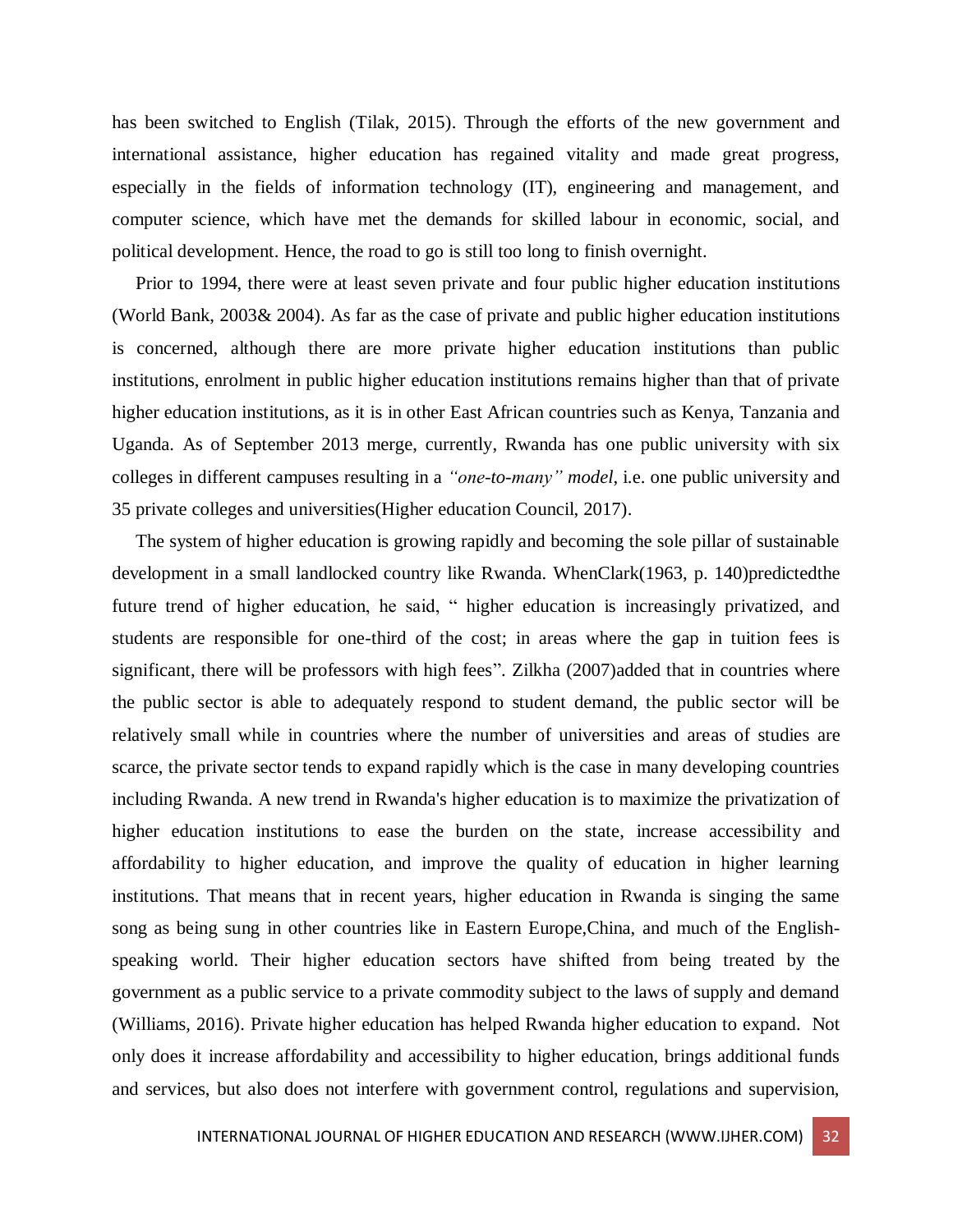and is also to increase the accountability and autonomy of universities. However, the fact that the cost of public higher education in Rwanda is higher than that of private higher education is being questioned in the context of quality of education and research in private higher education institutions.

#### **RWANDA'S HIGHER EDUCATION SYSTEM ANALYSIS**

 In the following four aspects, the system design and practical operation of higher education in Rwanda are analysed respectively in terms of funds, admission, employment, quality improvement strategy, and internationalisation system.

#### **FUNDING SYSTEM**

Oketch (2003)&Johnstone (2004)cited in A. Semugaza 1994)said: "If rich nations are finding it difficult to support higher education, it is much more difficult for poor nations such as Rwanda". The reform of higher education funding system has become the focus of policy discussions in developed and developing countries, and it should be revisited more and more because it is a major obstacle to the affordability, accessibility, and the development of higher education in general. Research by Abankinaet al., (2017) have shown that after the government lowers the budget for higher education, new funding channels will be used to cope with the decline in public funds. For example, countries like Australia, Austria, Brazil, China, Hungary, Kenya, New Zealand, Tanzania, the United Kingdom etc. have introduced tuition fees to encourage parents to pay a great role for their children education. The tuition fee system is commonly spread except some few countries like Sweden, Finland etc. that do not allow fee-based track system for higher education (Tilak, 2015). In recent years, higher education system of fund in Rwanda has introduced the charging tuition fee system and cost- sharing strategy to fund higher education. Hence, not only does the new system of fund has increased pressure to some students' families to bear fee-based system risks for their children's education, reduce accessibility to higher education, impact on the quality of teaching and learning but also it has made the government flexibly promote open online course system throughout the country to re-expand access to education cost-effectively.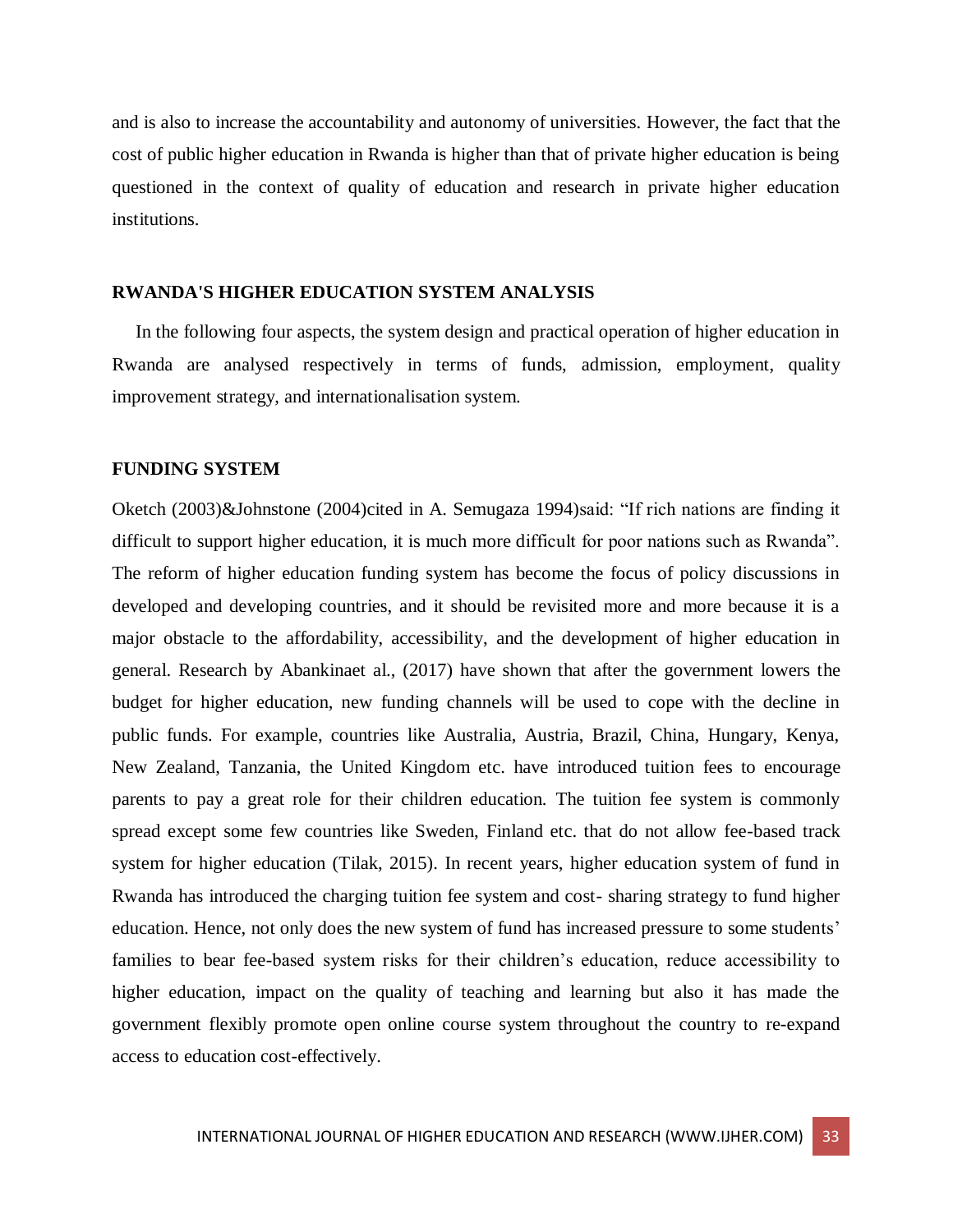In response to the development needs of higher education, the Rwandan government initiated the reform of the funding system for higher education. There are three main reasons for this: one is to turn elite education into universal education. Twelve-year education program system of universal education has demographically expanded, and the government expects all young and elderly people to have access to higher education or higher technical schools. Not only does this meant to promote economic development of the country, but also to improve the quality of lives of citizens. The second is to raise the level of citizens accountability, each of whom is expected to play an active role in nation-building of his/her motherland. Finally, financial system reform is to promote the development of higher education through the legitimate engagement and cooperation of private sectors in higher education and recognize its profit-making nature, allow colleges and universities to ensure the normal operation of the school by tuition fees or other funding models, Students bear the full cost of education, public-private partnerships (PPP), the cost-sharing scheme implemented in 2008, bank loans, etc.

Publicness and privateness in Rwanda higher education system is clear-cut. They are accredited by the government institution, abide the national higher education mission, and they are differed in terms of ownership and income resourcing. Private institutions are predominantly relying on tuition fees. Public institutions are predominantly relying on government funds with few numbers of students enrolled in the fee-based part time track programme system and few numbers of students admitted to higher learning institutions who are required to pay half or full university or college fees in accordance with Ubudehe category (or computerised category of citizens' wealth level). GuryZilkha proved that the computerised category of citizens' wealth level is seen fruitful since high tuition fee is a major barrier to social equality, extensive public students aid in favour of law social-economic students is a just solution. Rwanda case as it was in the central and Eastern Europe from 1990 to 2005, private higher education institutions are a cheap solution to the expansion and access issues, however, private education in developing countries is criticized of its main objective of many candidates to enter a higher education institutions at any price and in any available program and in some cases but not all they are allowed to develop almost without any control and without due attention being paid either to quality or to labour market needs(Correia et al.,2002, de Boer et al., 2017, Filosofia et al., 2014&Kwiek, 2008). Teixeira and Amaral proved that private institutions focused predominantly on teaching, and have undertaken little or no research and appear to be low of quality than older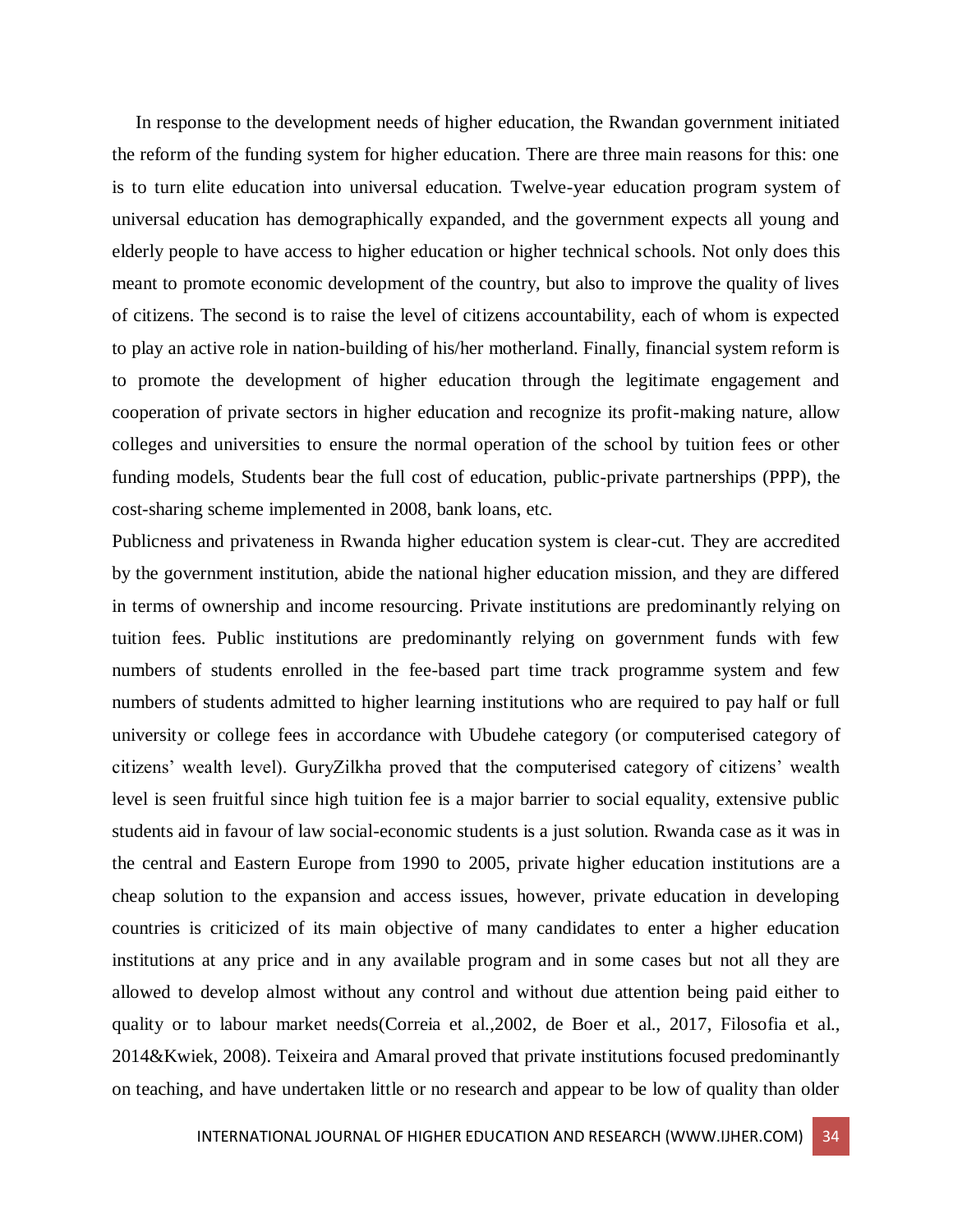institutions. This is to say that it is more difficult for under resourced Rwanda's higher learning institutions to improve quality of teaching & learning, research and social services, and this is a major challenge to the *"one to many model"* in Rwanda higher education sector. As a result, colleges and universities are under pressure to how well their insufficient resources can be allocated and managed efficiently to meet their missions.

## **Admission System**

 Admission system often vary from country to country economically, politically, culturally, and traditionally. The ability to admit and retain students is important for institutions of higher learning because every student is so diverse. Higher learning institutions must balance demand, admit students fit for applied study program, ensure the diversity of student groups, and provide the necessary financial support, at the same time the provisional development strategy and management standards of colleges and universities are very important to identify students and ensure the quality of training they deserve (Penn, 1999). The purpose of improving the enrolment system is to maximize the resource benefits of institutions of higher learning, expand the enrolment rate, and alleviate the various challenges in society.

 Rwanda's high school state standard test scores serves as an entry criterion for admission to public university. The admission for public university is so competitive that has sparked fierce competition among students, putting much pressure on students and teachers. On the side of Private institutions, they set their own entrance examination, requiring candidates to have a high school diploma, and of course being able to afford the cost of private education. Students choose their preferred private institutions taking into account their family economic background because private institutions tuition fee differs. Private schools offer a variety of advantages in terms of enrolment because their education cost is lower than that of public institutions. Despite the growing number of private institutions, and their entry requirements are lower than that of public universities and colleges, students enrolled in public university are more than that of its counterparts.

#### **EMPLOYMENT SYSTEM**

 Graduates employment is an explicit index to measure the quality of higher education. The relevant experience or skills of students is another important factor to success in employment (Rangel & Ivanova, 2014). As the number of colleges and universities and the number of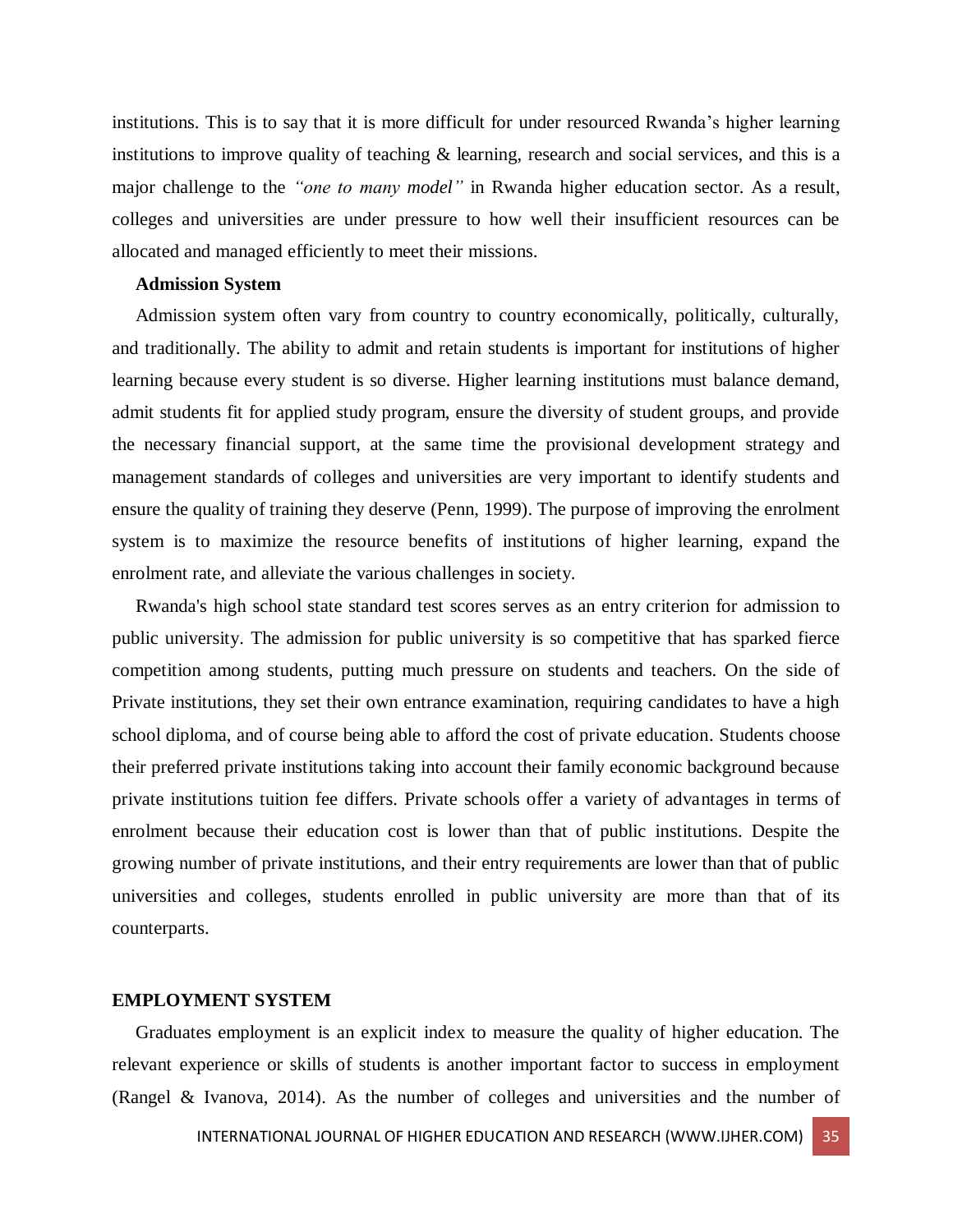students is increasing rapidly, so is the unemployment rate. Hence, Rwanda's unemployment problem is not particularly serious in comparison with other countries in the region (East Africa)(Tusiime et al., 2017). The rise in unemployment rate can either be explained by the poor quality of education provided to students, lack of linking higher education curriculum activities with the labour market demands, and the government's failure to establish a sound employment policy.

 The government has set target to increase respectively the gross employment ratio (GER) across sectors, and the gross enrolment ratio (GER) for higher education. After the far-reaching sufficiency between the demand for production system and the supply of education system (Republic Of Rwanda, 2007), the state's policy on employment was revised and reformed in December 2007. The government's focus on human resource development is technical education, vocational training and higher education as well to respond quickly to social needs. David emphasized that the creation of technical education and vocational training centres, especially middle management work, is the only way to try the employability alongside higher education. However, technical education has been criticized for the inconsistency between the teaching skills of the vocational training centre and the market demands; The workforce is poorly educated and less inclusive (fewer women and fewer rural students) (Laterite Ltd., 2015).

Intensive policies for creativity and innovative entrepreneurship education were developed. The new policy is to encourage students to create new employment opportunities based on their attitudes and ideas. According toLaterite Ltd., (2015), the government has initiated three organs: The Workforce Development Authority (WDA), the Rwanda Development Board (RDB), and the Business Development Fund (BDF). In particular, under the guidance of the Ministry of Education (MINEDUC), the Workforce Development Agency plays a key role in the implementation of the Rwanda Youth Employment Strategy. The WDA undertakes the task of "demand-oriented" and *"capability-based skills development"* to make Rwanda become *"regional centre for human resource development"*. The RDB is an independent government agency, particularly on employment issues, working closely with the Ministry of Trade and Industry to implement the Entrepreneurship and Business Development component of the National Employment Plan (NEP). RDB offers an internship program for young people, as well as entrepreneurship programme designed to support young entrepreneurs, increase the number of new entrepreneurs and strengthen their entrepreneurial skills. This is meant the cooperation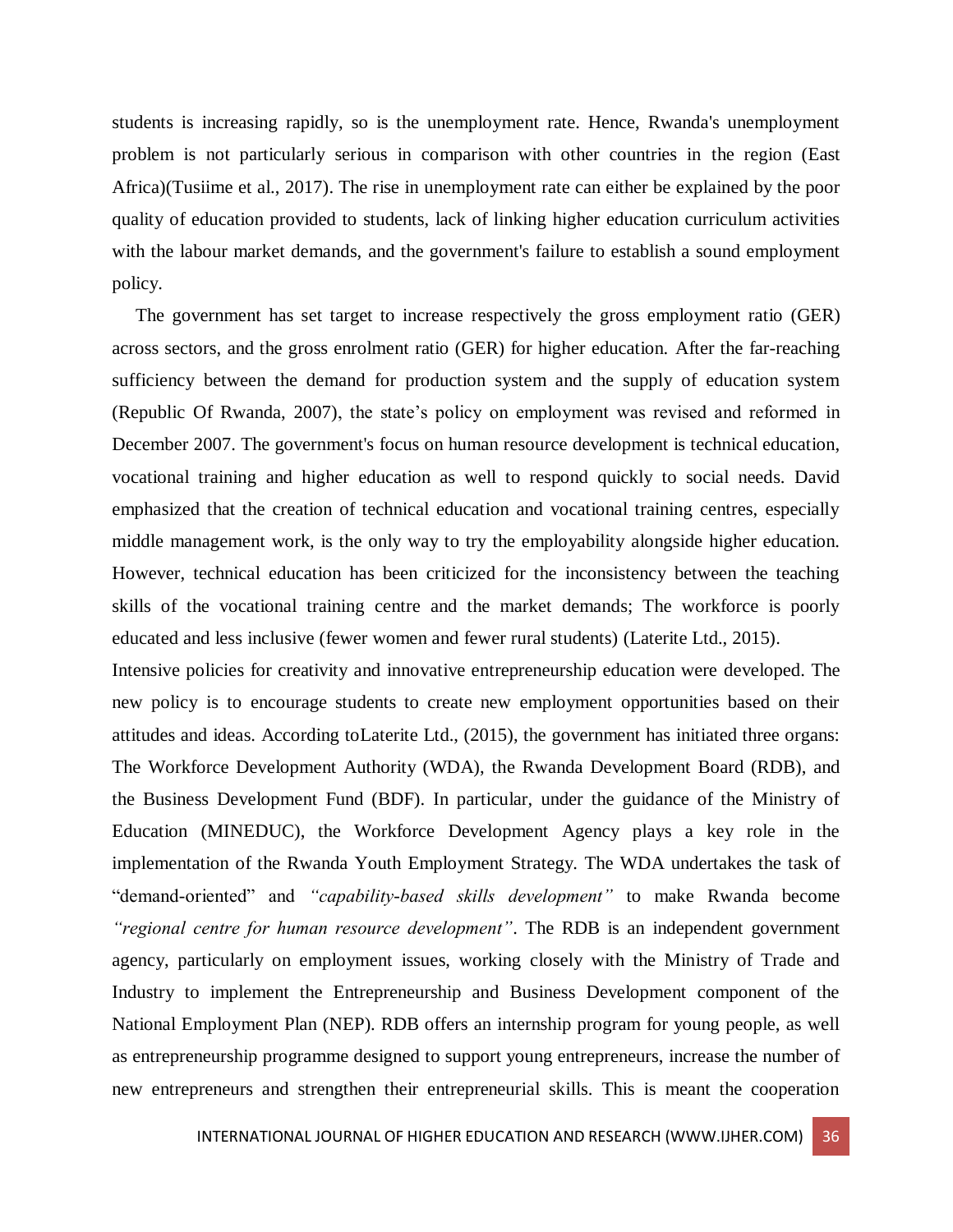between higher learning institutions and RDB to create employment opportunities for young generations was thought over. BDF as part of the national Small Medium Entrepreneurship (SME) development policy, plays a key role in providing funding to entrepreneurs (both youth and non-youth). Although this policy supports entrepreneurs through the development of innovation and entrepreneurial skills development, it is seen that entrepreneurship development studies in the colleges and universities in Rwanda are at its infancy stage, with a lot of challenges such as lack of qualified teachers, effective and efficient competency-based curriculum, and the lack of innovative internship centres that can match student specialization and company profiles.

#### **QUALITY IMPROVEMENT STRATEGY**

 In the revised Handbook on the "Qualification Framework and Quality Code", the Presidential order has strengthened the voice of the quality by publishing the quality standards of education in public and private institutions of higher learning in Rwanda in the no. 32°gazette of the Republic of Rwanda 09/08/2010(National Council of Higher Education Rwanda, 2007). The main reason of the order was to emphasize the strong need for quality of education in all higher learning institutions to transform the country into middle-income and knowledge-oriented society among other nations by 2020.

 In the past few decades, the international education policy environment has witnessed a significant transformation, characterized by the rapid growth of private education supply and has increased the task for quality management among higher education stakeholders and competition among private and public higher learning institutions is becoming more intensive than ever. This is consistent with Clark (1963, p. 140)prediction which had already become true that future education is more privatization as greater reliance on tuition that a reasonable general rule might be that students bear the burden of one-third of educational and general costs, with special attention being given to differential tuitions in area that lead to high income professions. Jamshidi (2012) has proved that in developed countries, such as the United States and the United Kingdom, some activity factors have an impact on the creation and growth of expensive private institutions with high teaching & learning and research quality, while in developing countries, the more the demands for higher education increase, the more the reduction in government funds for higher education is witnessed, as a result, poor under resourced private funded institutions are established. Nigeria and Rwanda are the fastest growing economies in Africa to expanding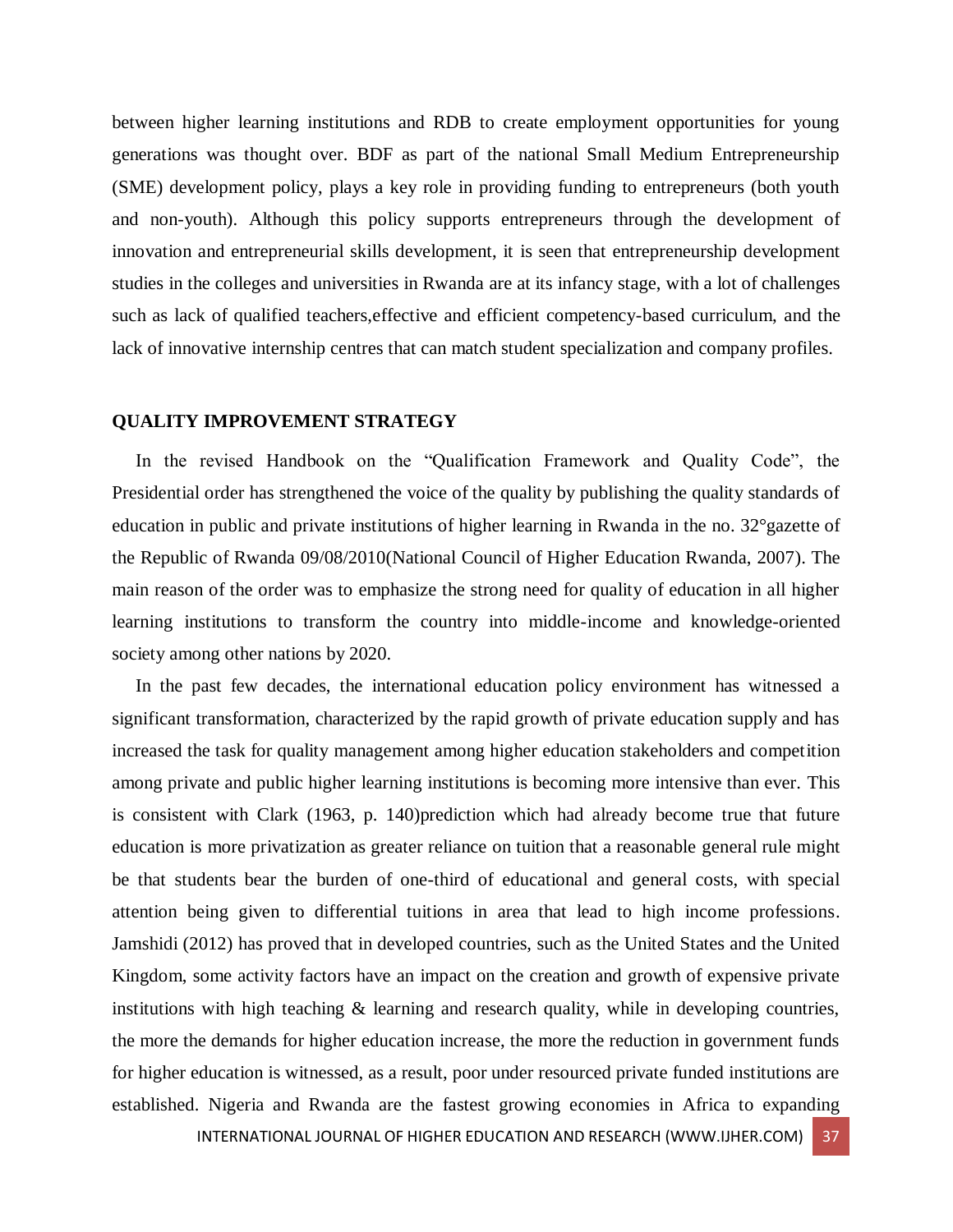higher education in size. The number of colleges and universities have respectively increased rapidly from 45 in 2000 to 132 in 2014 in Nigeria(Adetunji, 2016), and from 7 in 2000 to 35 in 2018 in Rwanda(Higher education Council, 2017). Adetunji (2016) added that the majority of the new colleges and universities in Nigeria are privately funded and managed, of which 44 were illegally operating, 8 facing prosecution, and 4 having already been closed down. This is to say that the expansion of under resourced poor private institutions has led to significant quality problems. Hence, the problem of quality of education in public university is also critical.

 The efforts to educational quality improvement are on. Rwanda joined East African Community (EAC) in 2006. The Community goal is to promote East African development in all areas, securing freedom of movement, improving human development and education as well. Bologna framework model was adopted in higher education sector in 2008 to promote mutual recognition of credits within the region (Muhirwe, 2012). The adopted Bologna framework model was to improving the quality of higher education, establishing a learner-cantered approach (Gahutu, 2010), promoting students' independent learning and independent discovery, strengthening teachers' guidance to students, and changing the examination system, promoting globalization and internationalization in higher education (Mbabazi, 2013), strengthening the development and the implementation of Competence Based Curriculum(CBC)and promoting the international mobility in Rwanda higher learning institutions. In September 2013, the government consolidated its public colleges & universities by the merge of one public university, named University of Rwanda (UR) to respond to the national and global needs of educational quality. Currently, Private higher learning institutionsare dominating Rwanda's higher education sector in number and as a result, *"one to many model"*is clearly witnessed throughout higher education sector.

 As it is in different parts of the worlds, the ranking models of higher learning institutions have played an evaluative role for quality of education. Academically influential colleges and universities' rankings such as the World University Academic Ranking (ARWU), US News and World Reports (national and global), the US Princeton Review, the QS World University Rankings, and the Higher Education World University Rankings (THE), etc. have guided the healthy competition between institutions of higher learning, providing parents and students with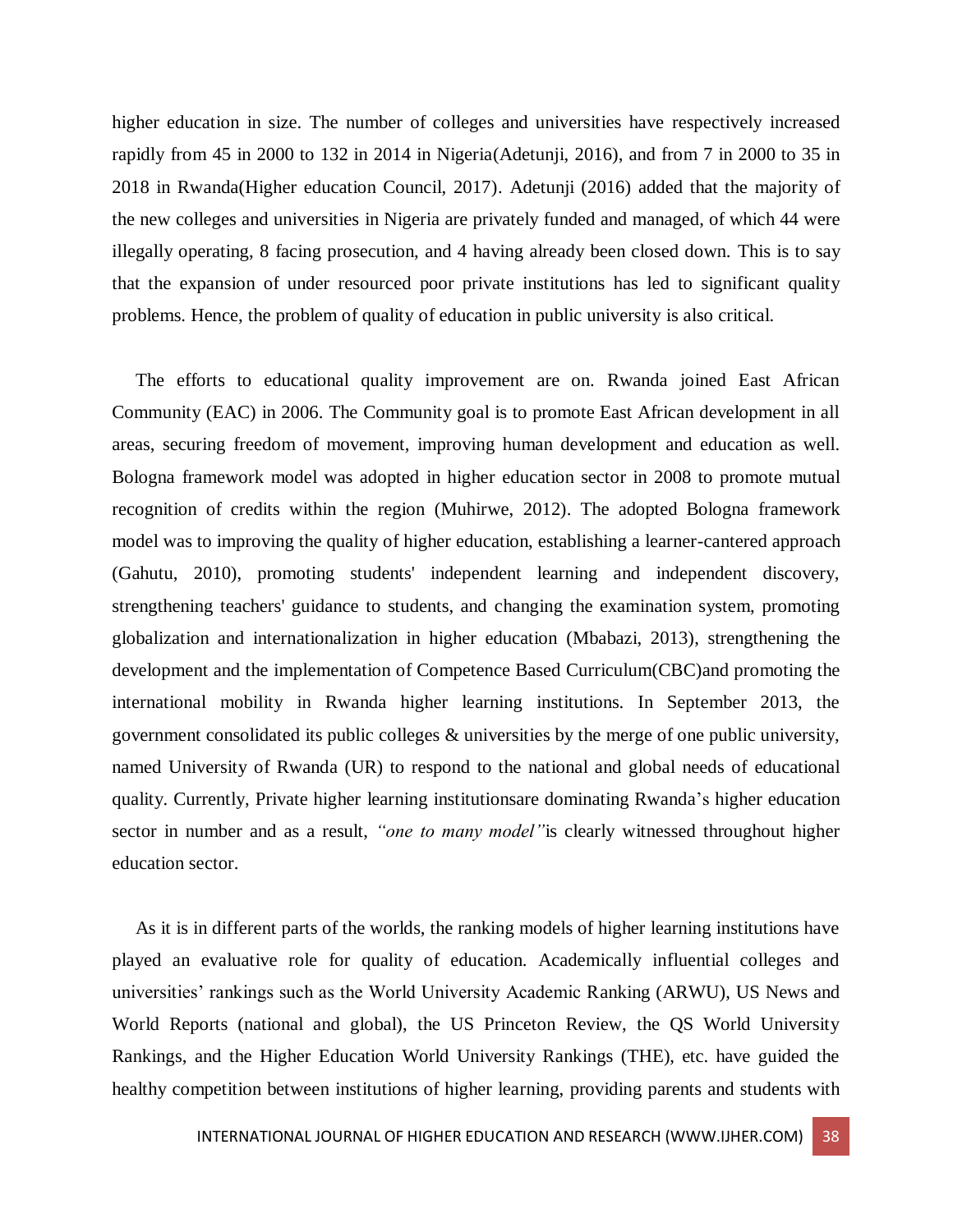a choice and admission guide for the right college or university. The university ranking models have enlightened many developing countries including Rwanda. However, the practice of university ranking model in Rwanda higher education is still at the bottom stage hindering competition between colleges & universities and making it difficult for students, parents and external community to assess which institutions that best meet their expectations and requirements (Adetunji, 2016).

 Social evaluation is also a common method for assessing the quality of education in Rwandan universities. The social evaluation mainly comes from the employer, that is, the employer judges the employability of the graduates. Tusiime et al., (2017)have found that public universities in Rwanda are highly recognized in terms of employment possibilities and labour markets than private universities, with 87.3% having a high public reputation, compared with 67.5% in private higher education institutions. In terms of providing sufficient skills and abilities, the public institutions are 84%, and the private institutions are 72.5%; in granting highly recognized labour market degrees, 82.8% of public institutions, 68% of private institutions; in terms of the degree of employment possibilities, public institutions 69.3%, private institutions 66.8%; in terms of teacher qualifications, 80.8% of public institutions and 70.5% of private institutions. The results prove that the current private colleges and quality conditions need to be improved

#### **Internationalisation of higher education**

 This sub-section reviews the Chinese higher education internationalisation with an intention to know how the Chinese higher education institutions are strategically and systematically performing in terms of internationalizing its higher education and know from how it differs from that of Rwanda's higher education internationalisation. In doing so, it does not mean to impose the same measures on to the Rwandan higher education institutions context but to explore their applicability to Rwanda higher education. This is because today, there is no doubt that China has become the first leading global destination country for studying. According to the latest official statistics from the Chinese Ministry of education (2016 &2017)the number of African students studying in China in 2016 was 61,594, this was 13.91 percent of the total number of students studying in China. This is to say that it is of paramount importance to learn from the Chinese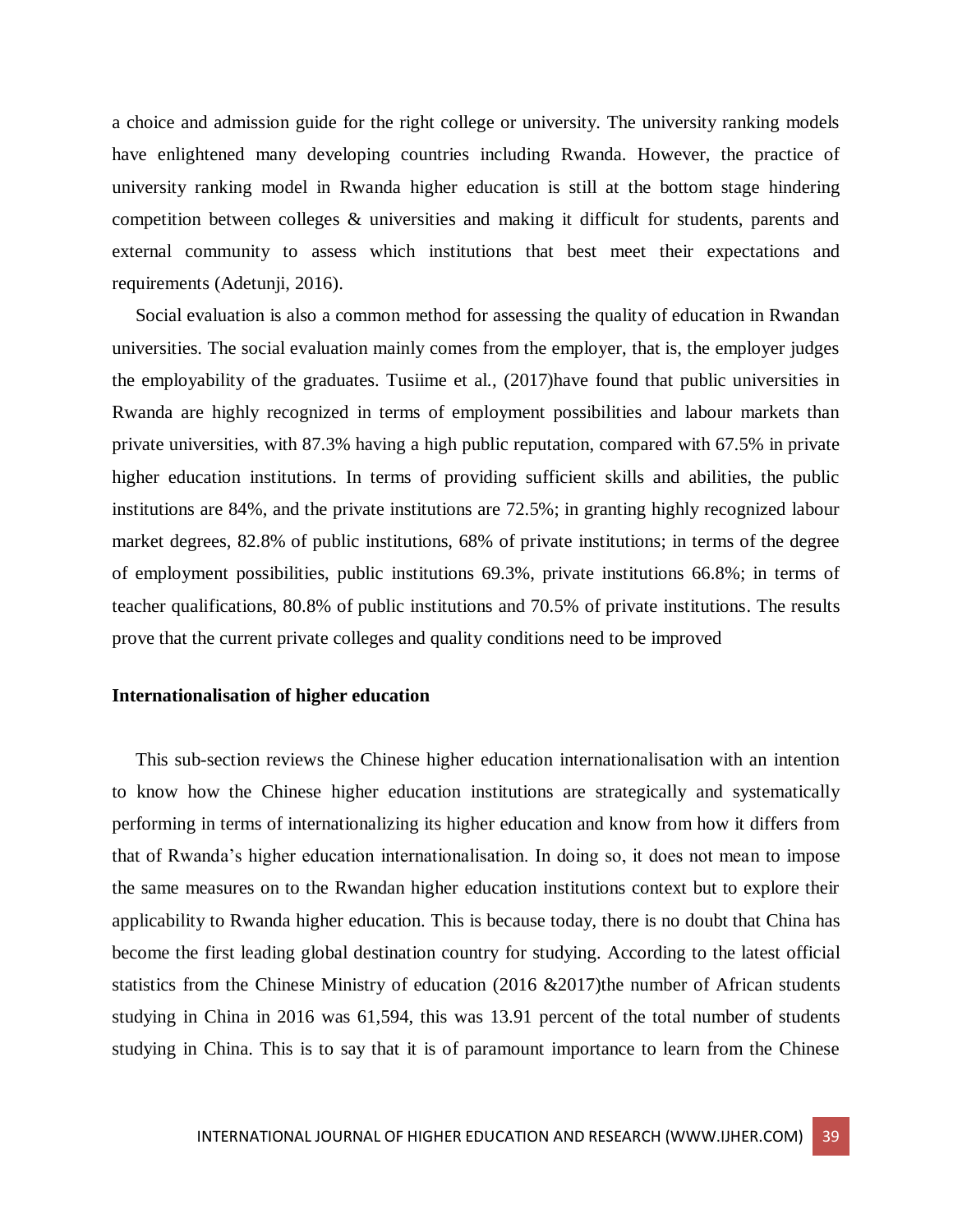internationalisation system and strategy to flourish higher education sector at home and maintain Sino-Africa-friendship.

 Internationalisation in Rwanda higher education has achieved its success despite the long journey that still needs to go. Internationalisation has been seen elusive concept that is often defined purposely according to the definer. Yang (2016)proved that Internationalising higher education refers to the fact that higher education in different countries need to communicate with each other, and borrow from each other's experience. He added that higher education has its own logic of development, its systems in different countries with different social systems and ideologies share certain common ground, and that shared part is international, and is indeed a heritage of the whole human society. Ever Since an establishment of the university of Rwanda in 1963, an institution was characterised by foreign academicians' domination and study abroad programmes in countries like Belgium, France, united states of America, UK etc. and continues to struggle for international standards in colleges and universities. Likely, the case of China's higher education has characterised by the great thirsty for internationalisation after the cultural revolution of 1966-1978 by adopting an opening up policy& reform at the end of the 1970s and the internationalization of higher education become a real prospect.

The openness of Rwanda higher education sector environment to the external world is an important step to learn from others, work together and share experience with others as China's did. The case of China was different with any other countries because it was not simple act to open up the Chinese society with its strong rooted traditional values of at least 5000 years and something, while in Rwanda, from the beginning of the establishment of the first university (University of Rwanda) in 1963, the foreign expert in cooperation with the state government worked hand in hand to found it. There was no Rwandan traditions and values that was seen to slow down internationalisation process in higher education. However, Rwandan higher education system failed to maintain its socio-cultural characteristics. From the perspective of internationalisation of higher education in Rwanda, joining an East African Community (EAC) is the first step to higher education quality improvement; The realization of the Bologna system to promote credit transfer and mobility in higher education is the second step; The merger of one public university by ensuring the sharing of resources respectively among higher education institutions and their stakeholders and stepping up to elimination of all kinds of excessive and unrelated projects that consume higher education institutions budgets, eliminating their adverse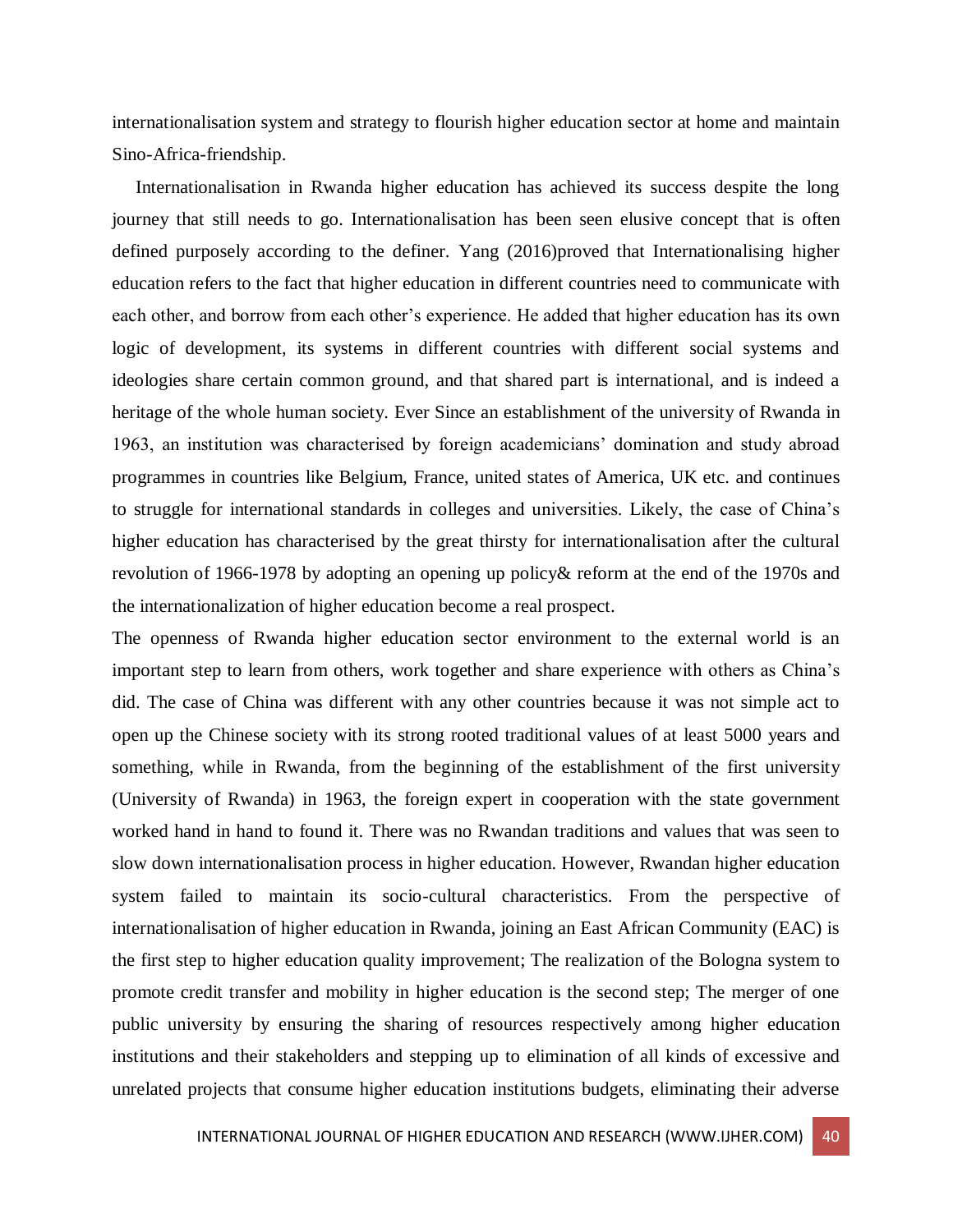effects to the greatest extent is the third step. English language had become instructional and Rwandan universities scholars and students have no difficult in communicating internationally in academic exchange. As reference to internationalizing higher education in China, according toYang (2016), since the 1990s China has gradually established a comprehensive program of higher education internationalization, to which the main approaches include the following: First, China's strategies for internationalization have been most strikingly featured by its vigorous engagement with the outside world, especially with Western societies. This attitude is not only unprecedented in its modern history, but also differs much from many other developing countries' interactions with the developed Western world. China's embrace of the English language serves as a telling example here. Seeing the dominant status of English as a historical fact, China has initiated various policies to adapt to it, instead of resisting it, in an effort to promote internationalization. China's efforts are already paying off. Chinese scholars and students in major universities have little difficulty in communicating with international scholars. Their English proficiency has contributed to China's current fast, successful engagement with the international community. From 1980 to 2010, peer-reviewed papers published by Chinese researchers rose 64-fold. Such experience contrasts markedly with those of many other non-English speaking countries including many China's neighbours.

Second, according to Cannon et al., (1997)& Altbach (1998) the "hard" sciences usually attain higher levels of internationalization than the "soft." Their development tends to be much more emphasized, while the humanities and social sciences become under-represented in international programs, and Chinese humanities and social sciences scholars have not achieved the emerging visibility of their natural science and engineering peers in the international community. According to World Bank (2000), China's overall representation in theinternational scientific community has grown rapidly, few publicationsproduced by Chinese social scientists have appeared in international citation indices. The Chinese number of international publications increasedto 202 in 1996 (Fan, 2000)while in 2010, China had 121,500 scientific publications listed by the Science Citation Index, of which 5,287 (2.41%) were in social sciencesZhang et al.,  $(2011)$ .

 The Rwandan colleges & universities environment differ from that of Chinese. Bringing the Chinese society to the world and introducing the world into the Chinese higher education was seen difficult enough to cope with because the Chinese society enjoyed the superiority of its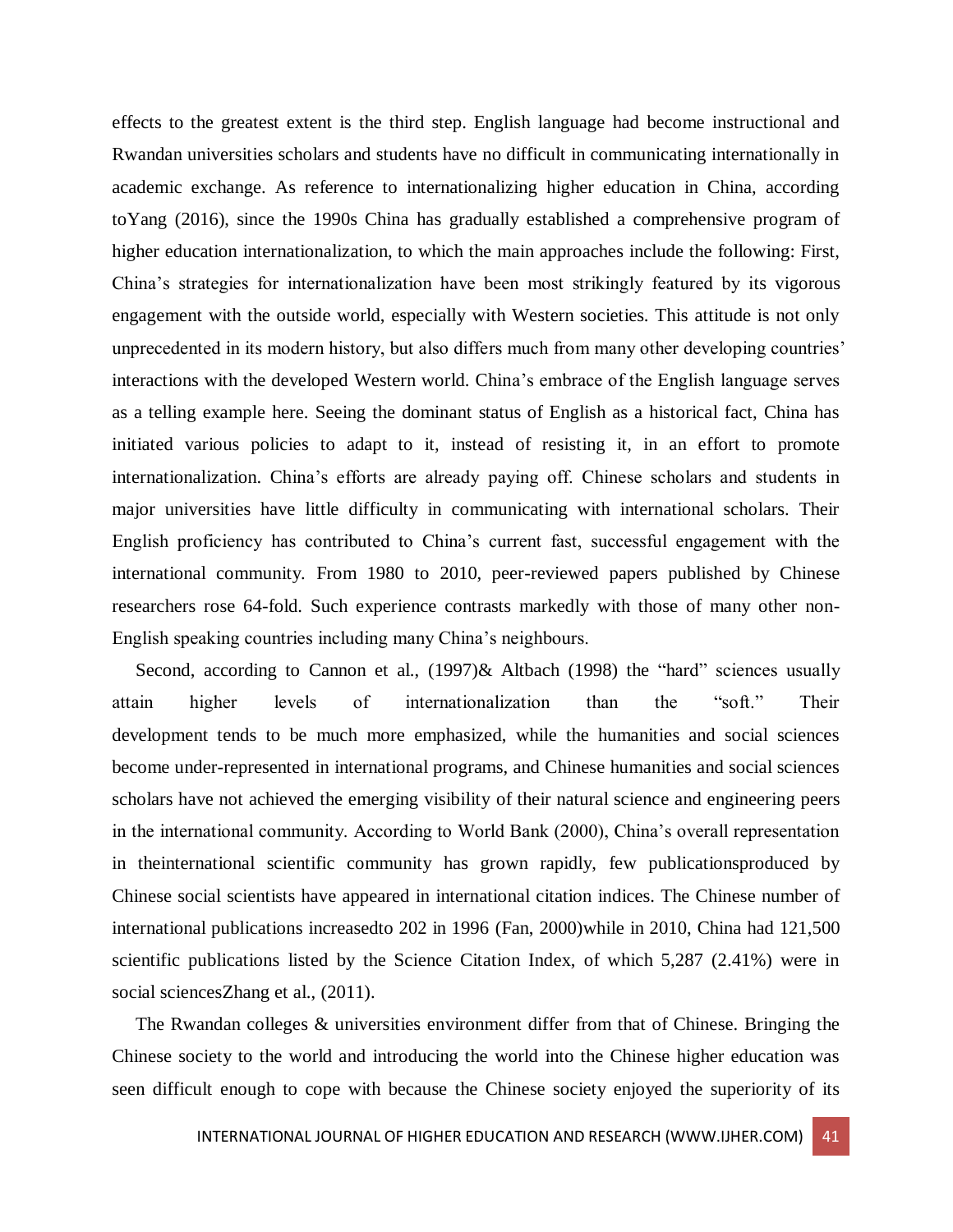traditional culture for many years now on. However, currently the Chinese society has made tremendous progress for internationalising its higher education. Yang (2016) again proves that Since the founding of the Chinese first modern university in 1893, the Chinese philosophy to learn from western countries, USA and the Asian giant Japan, to import the European knowledge into the Chinese society to become strong country had paid off. As a result, China's higher education internationalization has begun to pay more attention to exporting Chinese knowledge to the world. Hence, the Chinese an internationalizing higher education in China higher brought another hot debate to the Chinese higher education maintains its own characteristics that distinguishes it from that of westerners. The same case in Rwanda goes to the point of the fact that Rwanda's higher education system is that of westerners-alike, so when will Rwanda build its higher education system with its socio-cultural sovereignty and characteristics?

The creation of Open Distance Learning (ODL) to promote higher education inclusiveness for those who do not have the opportunity to benefit from traditional education settings, such as the disabled people in any case (geographically and physiologically), and others who are restricted in time and space (in-service teachers etc.) were provided with opportunities and technical supports (MINEDU, 2008). Information Computer Technology (ICT)has been proved to be the catalyst pillar to the development and Some Rwandan colleges & university students attend foreign online courses. The government gradually implemented the ICT education master plan for ODL, However, the overall planning policy for ICT education to support ODL was criticized by its unclarity and it is difficult to translate the aspirations into reality (Mukama, 2016).

#### **Experience and lessons of higher education policy and practice in Rwanda**

 Any nation needs proficient and accountable policies for sustainable development. As a result, implementing strong educational policies is comprehensive and conducive to the rapid development of cultural and socio-economic development. As a quick developing nation, Rwanda has positioned higher education to a front line to transform the country into middleincome country by 2020. Numerous policies have been adjusted and others have been adapted, despite the implementation and the successes of the adapted policies and practices, the lowquality risks are hidden in the process of privatization Rwandan universities. The following section discusses: The government's efforts and effectiveness in dealing with education equity and quality control and Policy challenges, and Educational quality management issues.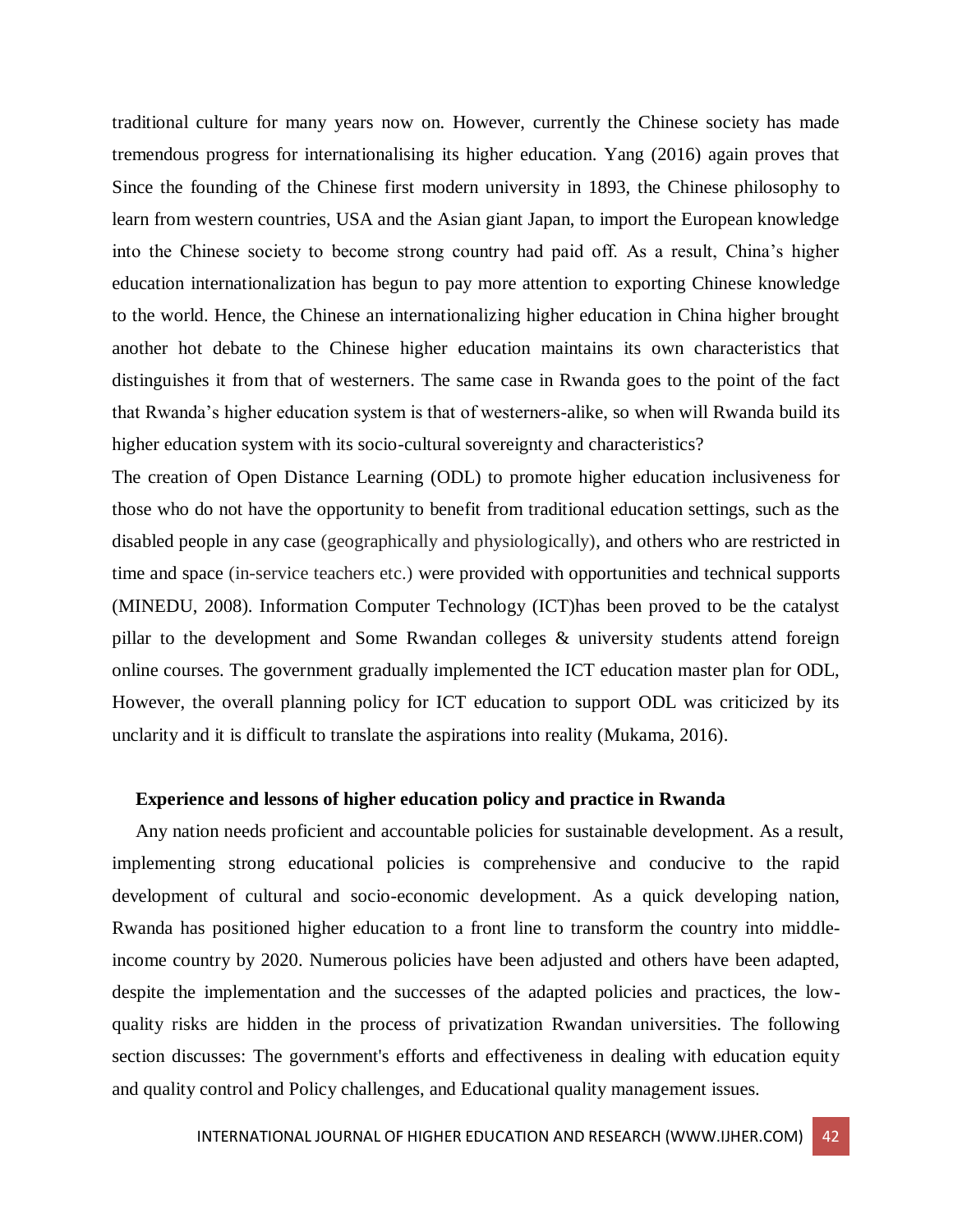#### **Policy Challenges**

Kinser (2009) and Levy (2004)said, "Higher education institutions especially private higher education is developing rapidly, and we need to fully understand it" in order to redefine practically new policies with excellent educational quality. Jamshidi et al.,(2012)found that in developed countries such as the United States and the United Kingdom, privatization has been successful and private higher education has outstanding performance while in developing countries the situation is opposite. Levy (2004) argued that the growth of private higher education can be seen in connection with the international "crisis of thewelfare state," the "crisis of development," and the shift from state to private or mixed private-public forms.Bayram (2018)support Levy's idea thatpublic education in Turkey and in many countries has been removed from the basic human rights and commercialized and transformed into a commodity that has been bought and sold where publicness is missing its independent, with an intent to reduce states public spending and realize privatization.In sub-Saharan Africa, the spread of forprofit higher education is part of the trend of privatization worldwide, and places high hopes on the future welfare of society. However, this privatization policy has been challenged.

 Gender equality in tertiary education has been the challenging issue with much discussion.Tusiimeet al., (2017) conducted a survey on the enrolment and graduation rates of boys and girls in public and private universities in Rwanda revealed 3 findings: The first, is the number of male graduates in public universities doubles that of women in the same university category (68.9% male to 31.1% female) because many girls fail in the national examination and are not qualified for a public university. The second is that the number of female graduates in private universities is higher than that of males, but the difference is not large (53.8% females to 46.25 males). The third is that thepercentages of male graduates outnumbered that of females withhigh margins in STEM disciplines while females outnumberedmales in non-STEM disciplines. The aforementioned results are related to traditional culture, that women are at a disadvantage in STEM education, vocational training and higher vocational education, and still affect the performance of female students. Rwanda Youth Employment Report by Laterite Ltd.,( 2015)shows that the number of girls in technical education and vocational education schools is limited, indicating the failure to the sensitization and mobilization policy activities that are not enough to out-reach the whole society and communicate for the redefinition and the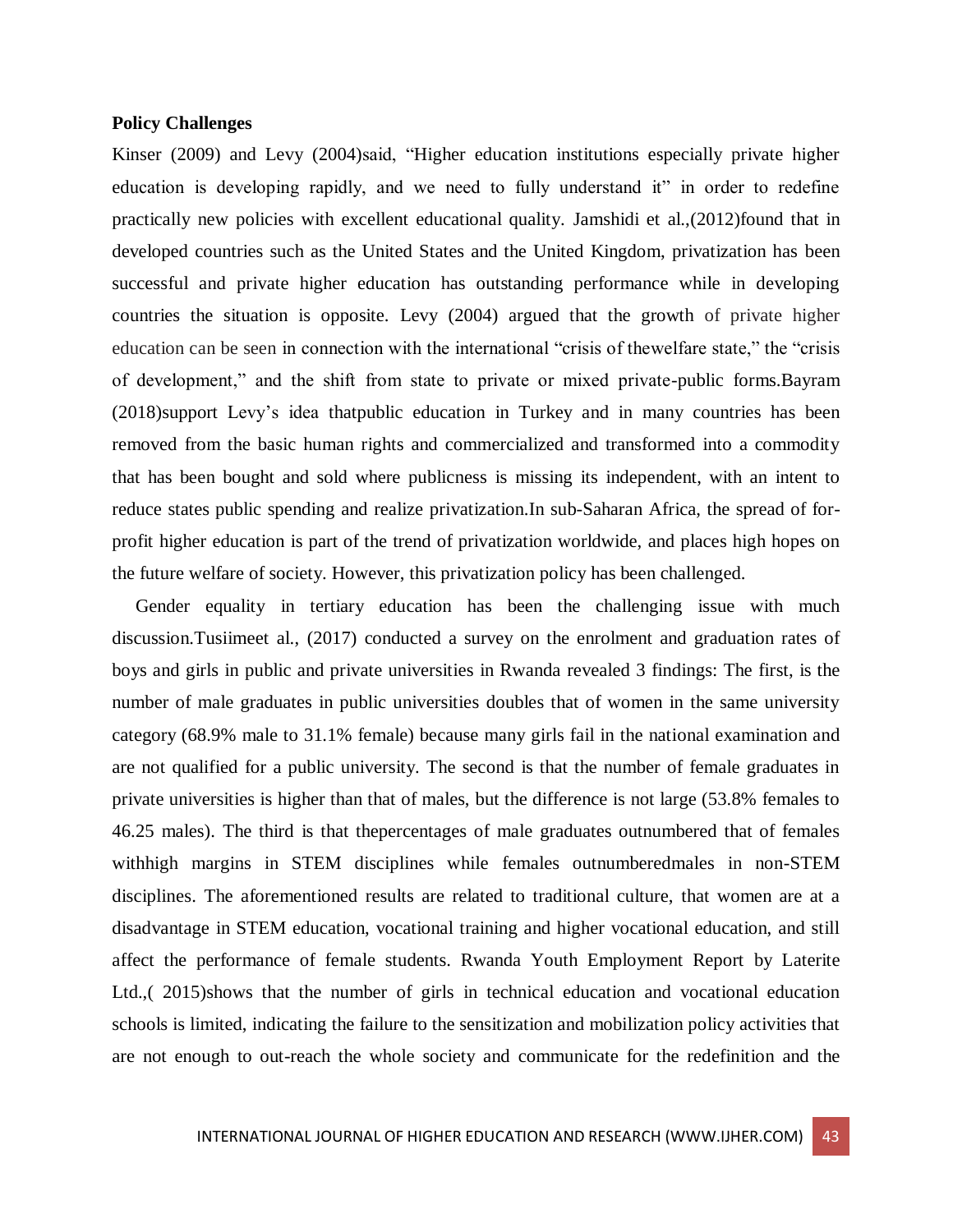reform of tertiary education policies and practices to bridge the gap of existing gender differences in education.

 From the angle of the policy of "Rwandan public colleges and university to the merge of one public university", the quality of education is not cheap, it therefore should not be left to only the state government(Barr, 2004). Why are public university fees more expensive than domestic private universities? In many private universities and colleges, should a single public university be expensive? The answer is that public university is highly competitive state-sponsored institution that is meant the mixed institution (accepts both privately-paid students and government-funded students). However, most privately fee-paying students are not prepared to bear the cost of education because the cost is higher than that of private higher education institutions. It is unfair to parents of these students. It may happen that students who are admitted in public university, who cannot afford high tuition fees of public university are abandoning their public university admission and choose to continue to private universities.

#### **Educational Quality Management Issues**

 Quality education has caused a lot of controversy and has become a central issue for colleges and universities, higher education institutions and partners in the new era rapid development. While the term "quality" confuses many stakeholders what it is meant in education, to how it can be defined, efforts are still needed to develop strategies and measures to redefine it, and evaluate it. If the quality of higher education supply is low, then there may be doubts about the management of higher learning institutions. It is undeniable that the lack of an effective academic quality management system, lack of Institutional cooperation, inadequate resources and lack of knowledge sharing channels, lack of qualified teachers (limited academic professionals), especially in the School of Public Health, part of the College of Medicine and Health Sciences and disproportionate student-supervisor ratio of 15 students per PhD-holding faculty member are the factors that lead to low quality. Another commonly challenging factor to low quality of education was proved by European University Association (2018)that strengthening the link between scientific research and teaching is impacting on the quality system of higher education in many countries.

 The role of East-African community (EAC) is recognized and appreciated in terms of promoting higher education mobility, sub-regional credit transfer. Not only doesMuhirwe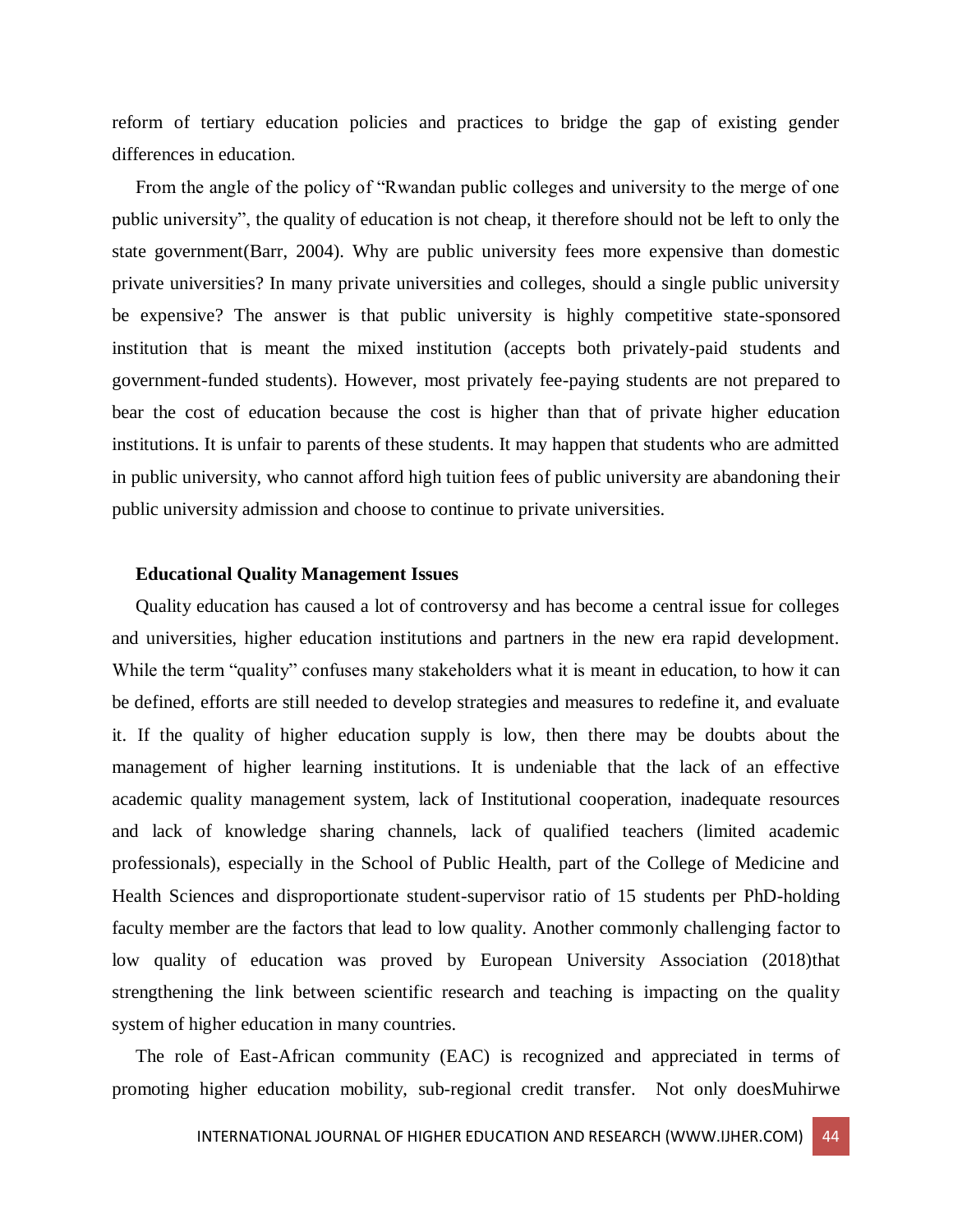(2012)criticized to not link East African Quality Assurance Frameworkwith the adoption of the Bologna process but also in terms of quality control, it doesn't empirically show some clear collaboration efforts to transform its mission into reality. This can be interpreted as there are no implemented actions that speak louder than the signed agreement available in official documents.

#### **Reflections on Policy and Practice of Higher Education in Rwanda**

 It is expected in many developed countries such USA, UK and Australia that private universities are top-classes. Among some reasons but not all, are on the fact that universities establish their own income generating projects, enjoying high academic autonomy and freedom which contribute to high quality teaching, research and social services, and they have no bureaucracy delay" which impact on the quality of education, as a result, the state government encourages them because of their great role to help in economic recovery transformation and at large their competition with public universities are so intensive. However, the situation is opposite in Rwanda. Despite the increase in the number of private higher learning institutions, the number of students enrolled, high-level teachers and doctoral programs have not increased significantly. Additionally, higher learning institutions suffer poor quality of education, failure to attract international students, lack of international cooperation and exchange is also witnessed. The strategies that would be used to improve quality in higher learning institutions would include the following:

 First, guiding and Encouraging Students free Development from Senior High School to University. From the perspective of higher education and career development, the "ability of self-selection" occupies an important position. "Self-selection" refers to the student's independent choice of his/her major subject, in accordance with his/her overall family and academic background development and it is very significant individually, socially and nationally. Before a student chooses major subject, a group talk of three people (parent, student and the teacher) is of paramount importance to help student acquire the knowledge and skills that best suit his or her academic development and is helpful for the right choice, rather than choosing for him/her. The career development department in an institutional setting should also guide students to understand and observe the world and help them to open their horizons so that they can adapt to future university studies. This is because the education that a student pursues is the life, soul, and the fundamental value of educational work. We need to cultivate student's morality,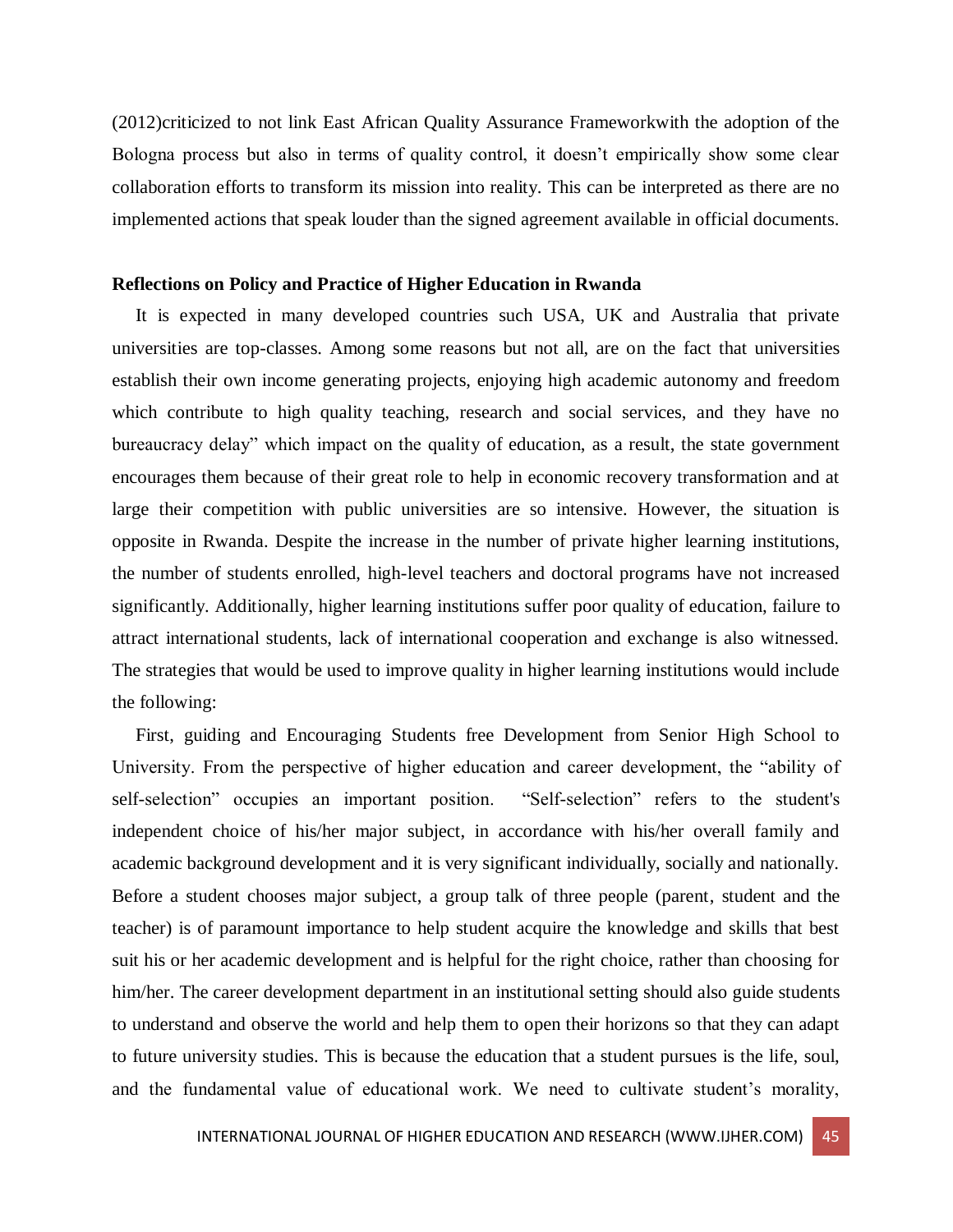intelligence, physical fitness and development, train useful talents who can support the social development with Rwandan values. This is the fundamental task of Rwanda higher education and the starting point of higher education reform.

 Second, clearly encourage new teaching mechanisms and focus on cultivating innovative talents. Rwanda is trying to become a technology-led, knowledge-based society and middleincome country through its long-term plan "2001-2020" by 2020. Innovation and entrepreneurship institutional agency should be established to awaken the technologically innovative spirit of college students and teachers. This will help students and teachers to use knowledge-based innovation, translating new knowledge into real-life and learning new application-oriented knowledge. There is no harm to providing students with the theoretical support awareness from job-seeking to job creation, which should be linked using local networks and global networks is crucial. In addition, teaching methods should shift from overall holistic teaching strategies and theories to individualized teaching strategies and theories and teachers Paradigm shift from the use of local computing techniques to global computing techniques will be developed as well as.

 Third, Higher education cost sharing problem should be flexibly thought about. The private education fee-paying in public university should be charged in line with Rwanda's private higher education standards, allowing more students to enter a public university, because students who cannot afford the cost of a public university may choose a private university as their second choice. Munene (2009)Studies have shown that all public universities in East Africa have a twotrack system, some of which are funded by the government, and others are on private fee-paying track (students are responsible for their own expenses). They either pay the full tuition fee or according to the established national financial test requirements (Financial means test) to pay tuition fees.

Forth, revisiting policies for women's vocational training, higher vocational and technical engineering and Science, Technology, Engineering and mathematics (STEM) education to eliminate gender differences. Here, apart from the sensibilisation and mobilisation that should be done by Ministry of education (MINEDUC) through workshops, conferences and seminars, social medias can also be good channel to convey message to the entire Rwandan society.

Fifth, transform "water class" into "golden class"; Increase learning motivation & learning pressure to students, give students enough school works, emphasize independent thinking &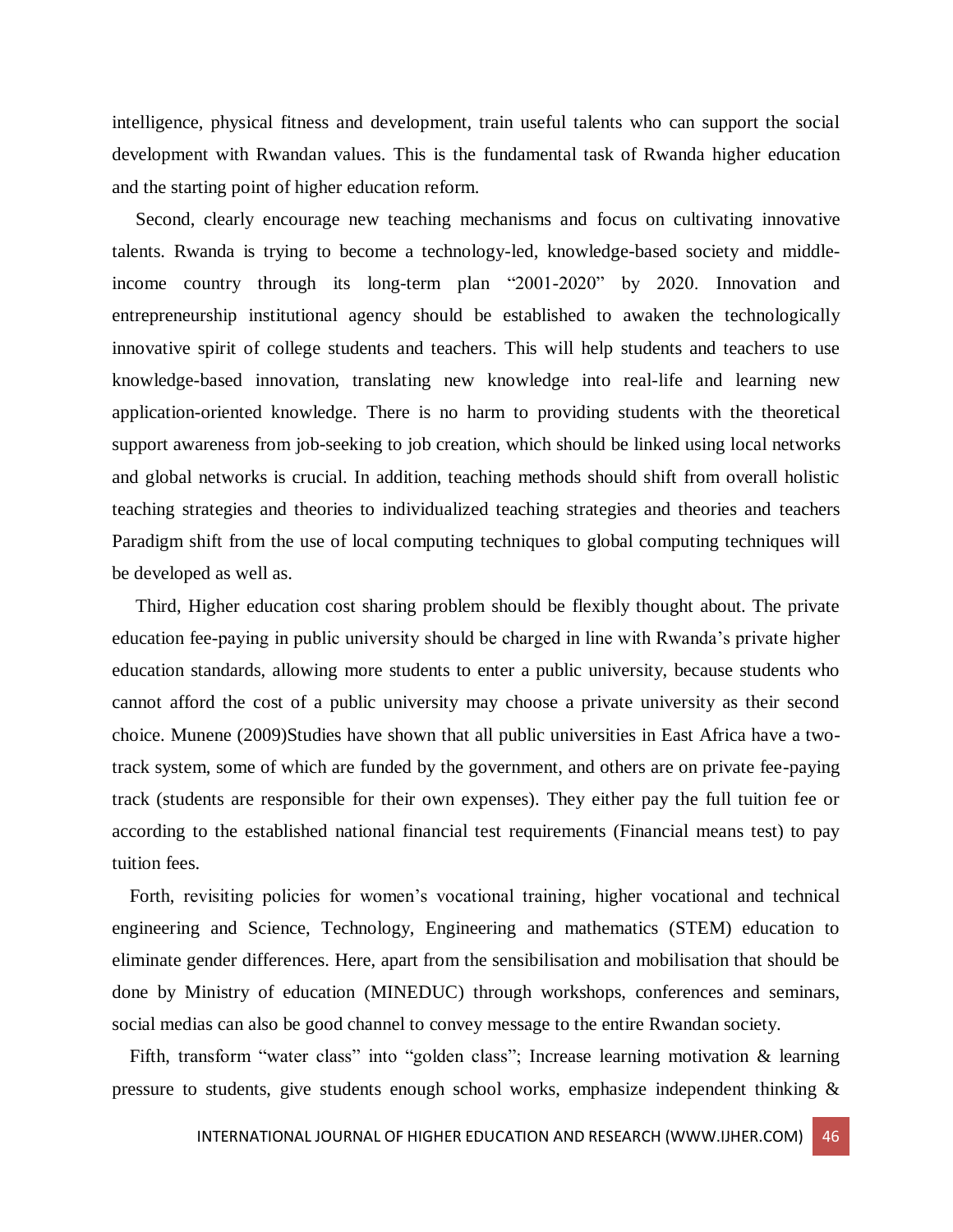learning among students. According to the Chinese Ministry of education (2018), "Water class" refers to all culture of hampering teaching and learning activities to take place, it is also low level of accountability and outmoded contents and teaching & learning methods. For example, students enjoy doing unrelated things for their own fun rather than studying: Playing telephone and laptop games, sleeping too much, drinking much beer and forget to attend class, staying up the whole night watching games, ending class without homework to students, etc. while "golden class" refers to the act of facilitating and guiding students in their learning activities, guiding students in innovative and creative activities, a shift from knowledge transmission to knowledge creation, thinking mode and developing imagination ability among students, investing all your time in academic related matters, and evaluate the whole teaching  $\&$  learning process. It is also a high level of accountability. The situation in colleges and universities are seen as if there is neither anyone who is responsible for teaching nor learning, and the process of teaching and learning has become laisser-faire style. In his remarks on challenges of the education sector that hinder the sector from achieving quality of education in higher learning institutions held in Kigali on 12 November 2018,MINEDUC (2018)reminded Vice chancellors, professors and Doctors of higher learning Institutions that their core business is teaching and mentoring students. He encouraged them to be present on field where students conduct practice sessions, to see what really happens and make sure students get what they are supposed to learn. In order to really achieve this, universities and colleges' leaders should propose practical interventions to mitigate existing identified challenges by supervising what is happening around in the academic institutions. We should change the teaching & learning assessment and evaluation mode, adopt a conducive teaching and learning methods, emphasize scientific research activities. Teachers should love their jobs and teach from deep of their hearts, recognize that teaching Rwandan citizens is a big contribution to the sustainable development of a country. Colleges and university teachers and professors are no longer monopolists of professional knowledge, they are no longer the authorities in the eyes of the students. We should encourage students to greatly realise the role of internet and the rapid development of mobile internet, knowledge information acquisition channels and help them form the habit and ability to obtain learning resources from the internet not to only use internet for fun. To make teaching and learning effective university teachers should be aware that it does pose great challenges because teaching does not need only the inputs from teachers but also the attention of the students and the whole teaching process.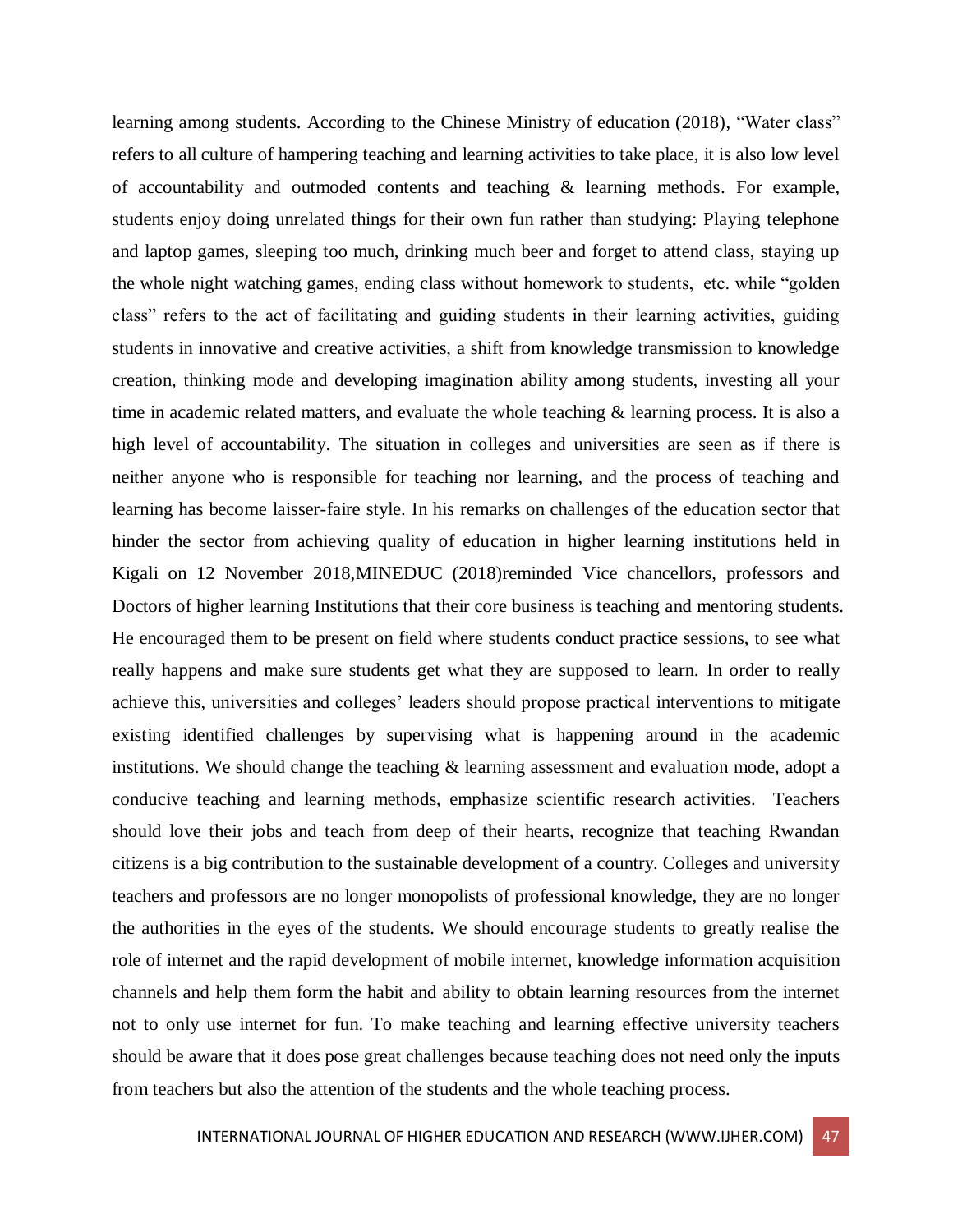Sixth, taking university ranking as a key catalyst for improving the quality of teaching and research competition in universities. We can consider the parameters of research productivity, internal self-governance and provision improvement, academic freedom, strong and competitive provision for in-service academic faculty staff's capacity building, effective and suitable allocation of few existing resources, provision for national, regional &global collaboration with institutions. The point to rethink is that in East African countries, there is very little research and consultancy taking place in higher learning institutions especially in private universities because the majority of universities are mainly engaged in teaching rather than in research and consultancy to such an extent that in some universities the number of years an academic staff has taught at an institution is a criterion for promotion rather than research and publication in peerreviewed journals (Ishengoma, 2007). By promoting the research productivity, universities and colleges should be able to attract young senior academicians, regionally and internationallyacclaimed professors from public universities or elsewhere to work with them on a full-time basis. Failure to attract young senior academicians, regionally and internationally-acclaimed professors can be interpreted as unsatisfactory and negligible working conditions or salary system problem. The university ranking agency will assist to increase the level of accountability in corners of higher learning institutions.

 Seventh, build a Science, Technology, Engineering and Mathematics (STEM) educationbased university. The government of Rwanda has long established study abroad scholarship programme which sends a number of Rwandan talents abroad to pursue studies especially in priority courses, the programme that takes one part of all higher education budget. The government instead should gradually reduce the budget expenditure allocated in this programme to start high reputed and research universities at home by recruiting young senior academicians, regionally and internationally-acclaimed professors. This will not only improve STEM education environment and research capacity in Rwanda but also will increase at home products consumption.Salmi(2009, p. 39)(Salmi, 2009)suggested three strategies for building high reputed university, which can be used either individually or in combination: First, government can upgrade a small number of existing institutions with potential to excel (picking winners). Second, they can merge existing institutions to create a single World Class University (WCU), through a synergistic effect (hybrid formula). Third, they can create a new WCU from scratch (clean-slate approach).Since the late 2013, the Rwandan government has primarily employed the second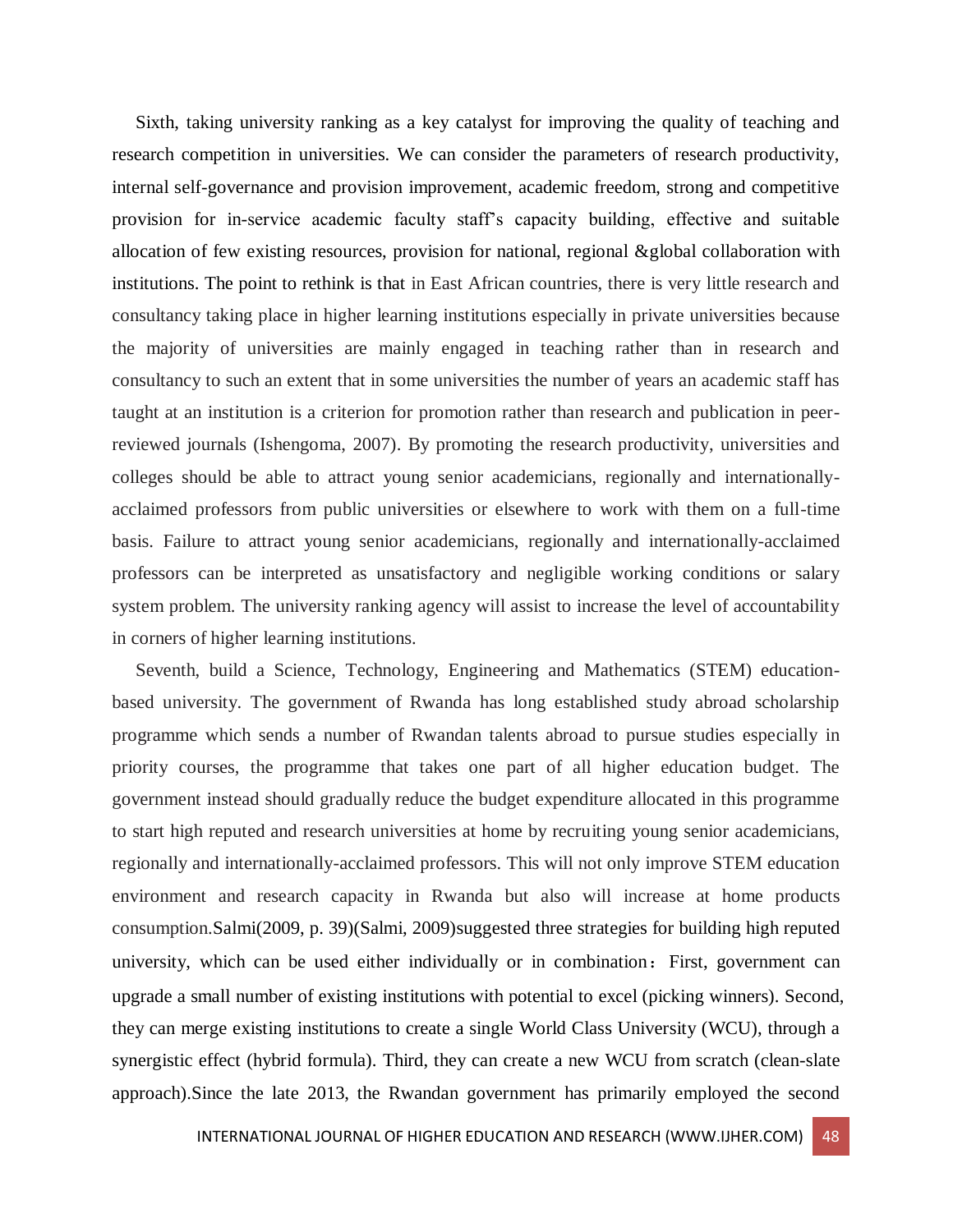approach to upgrade existing Rwandan public university and colleges by merging one public university which caused "one-to-many" model in Rwanda higher education environment, that is, only "one public university" in many private higher learning institutions, the government still has to make a clear classification of public colleges into three category models: Research, teaching & learning, and application-oriented colleges model.

 Eighth, Adopting a new regulatory strategy for culture of quality education. To achieve this, there should be the legitimate competition-based activities among public and private higher learning institutions, the establishment of the inter-academic exchange platform and establish an effective culture of quality of running a school, make a provision for strong thirsty of quality of education, an effective internal driving force for the direction of quality assessment and evaluation behaviour path. With the formation of internal quality culture in both public & private higher learning institutions, the quality of education under the academic freedom & autonomy tradition will be realized. An exception goes to the basic trajectory of the development of private/private higher education in that the blueprint for a shift from standard education to selfsponsorship, from external quality assurance to internal quality improvement. Therefore, private colleges and universities must recognize the stage characteristics of their own development and have a rational understanding of government supervision. The government should evaluate its quality according to the development of private colleges and universities and give more autonomy.

 Finally, openness of higher education to the outside world, enhance the level of scientific research activities by signing an educational exchange agreement with foreign universities which stipulate faculty and information exchange as well as joint research, enhancing the level of internationalisation in Rwanda higher learning institutions (public and private) by adopting a dynamic attitude toward international communications, establishing frequent exchange programs and activities with Foreign universities, and increasing the number of international collaborative research projects. This will give us enough experience to develop our educational scientific research activities, improve educational services and teaching learning activities. It is also with this regard colleges and universities can benefit greatly from their alumni. Higher learning institutions also must work harder and harder to attract the outsiders (scholars, international students & professors, researchers etc.). An internationalisation is to be much better implemented in priority disciplines areas such sciences, technology, engineering and mathematics than in arts,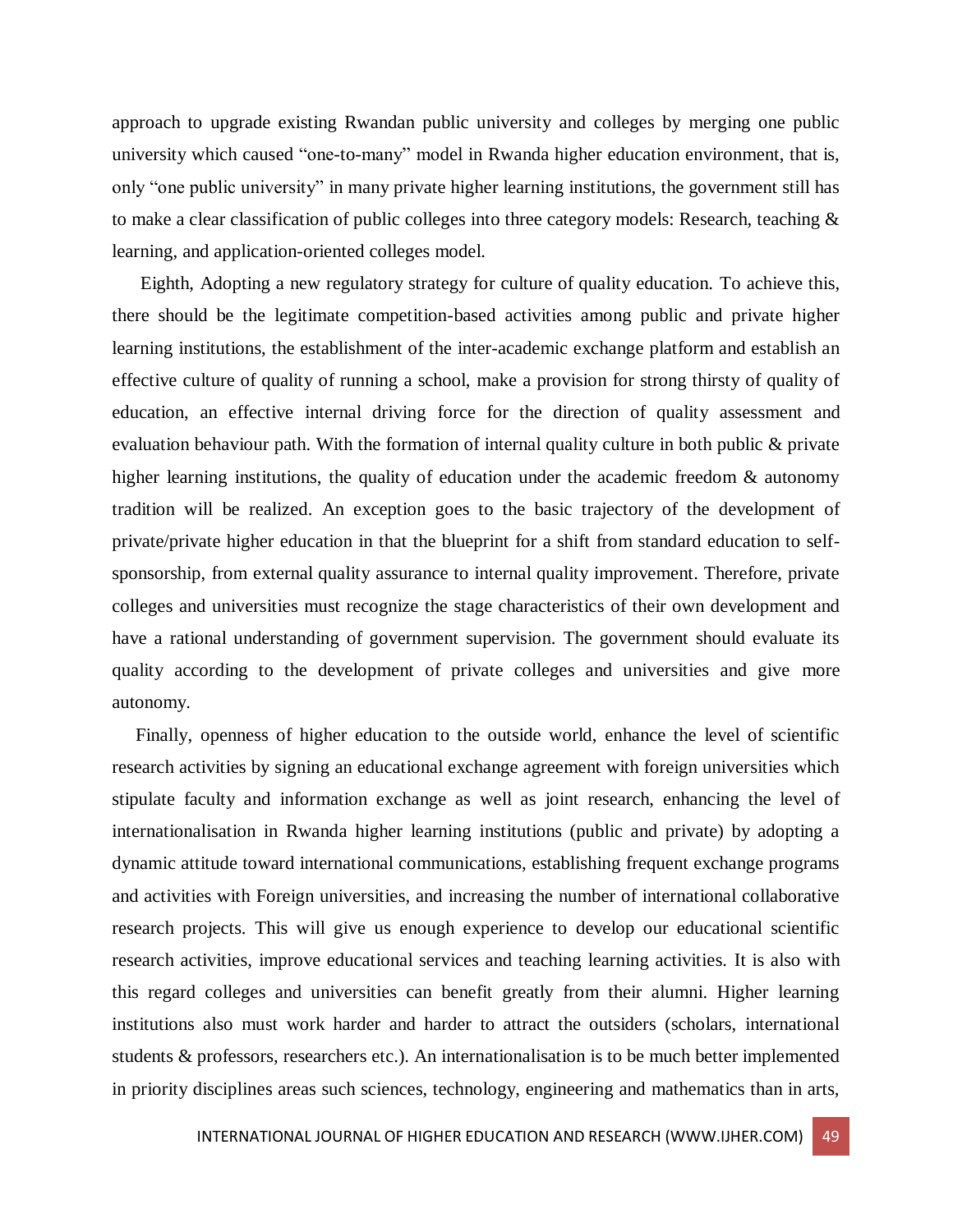humanities, and some social sciences. In addition, Rwandan colleges and universities should run over opportunities to co-operate with international partners or win grants from external resources.

#### **References**

- Abankina, I. V.; Vynaryk, V. A.; Filatova, L. M. (2017). The State Policy of Funding Higher Education under Public Budget Constraints. *Russian Education & Society*, *59*(3–4), 135– 173.
- Adetunji, A. (2016). Understanding The Nigerian Management System, (February 2015).
- Altbach, P. G. (1998). *Comparative higher education : knowledge, the university, and development*. *Hong Kong, China: Comparative Education Research Centre*. University of Hong Kong.
- Barr, N. (2004). Higher education funding. *Oxford Review of Economic Policy*, *20*(2), 264–283. https://doi.org/10.1093/oxrep/grh015
- Bayram, A. (2018). The Reflection of Neoliberal Economic Policies on Education: Privatization of Education in Turkey. *European Journal of Educational Research*, *7*(2), 341–347. https://doi.org/10.12973/eu-jer.7.2.341
- Clark, K. (1963). *The uses of universities*. London: Havard University Press.
- Council, H. E. (2017). List of Public and private higher learning institutions in Rwanda. Retrieved from http://www.hec.gov.rw/spip.php?article52
- European University Association. (2018). *outcomes of ministerial conference and challenges members to take bologna process forwards. Board statement. conference in Paris 23-25 may*. Paris France.
- Fan, B. S. (2000). *An analysis of the contemporary Chinese social sciences newspaper and journal literature.* Shanghai: East China Normal University.
- Gahutu, J. B. (2010). Physiology Teaching and Learning Experience in a New Modular Curriculum at the National University of Rwanda. *Advances in Physiology Education*, *34*(1), 11–14.
- Global Finance. (2017). Countries With Highest GDP Growth In 2017. Retrieved 7 June 2018, from http://www.gfmag.com/global-data/economic-data/countries-highest-gdp-growth
- H. Cannon, & O. D. (1997). Internationalization of higher education in Indonesia. In J. Knight &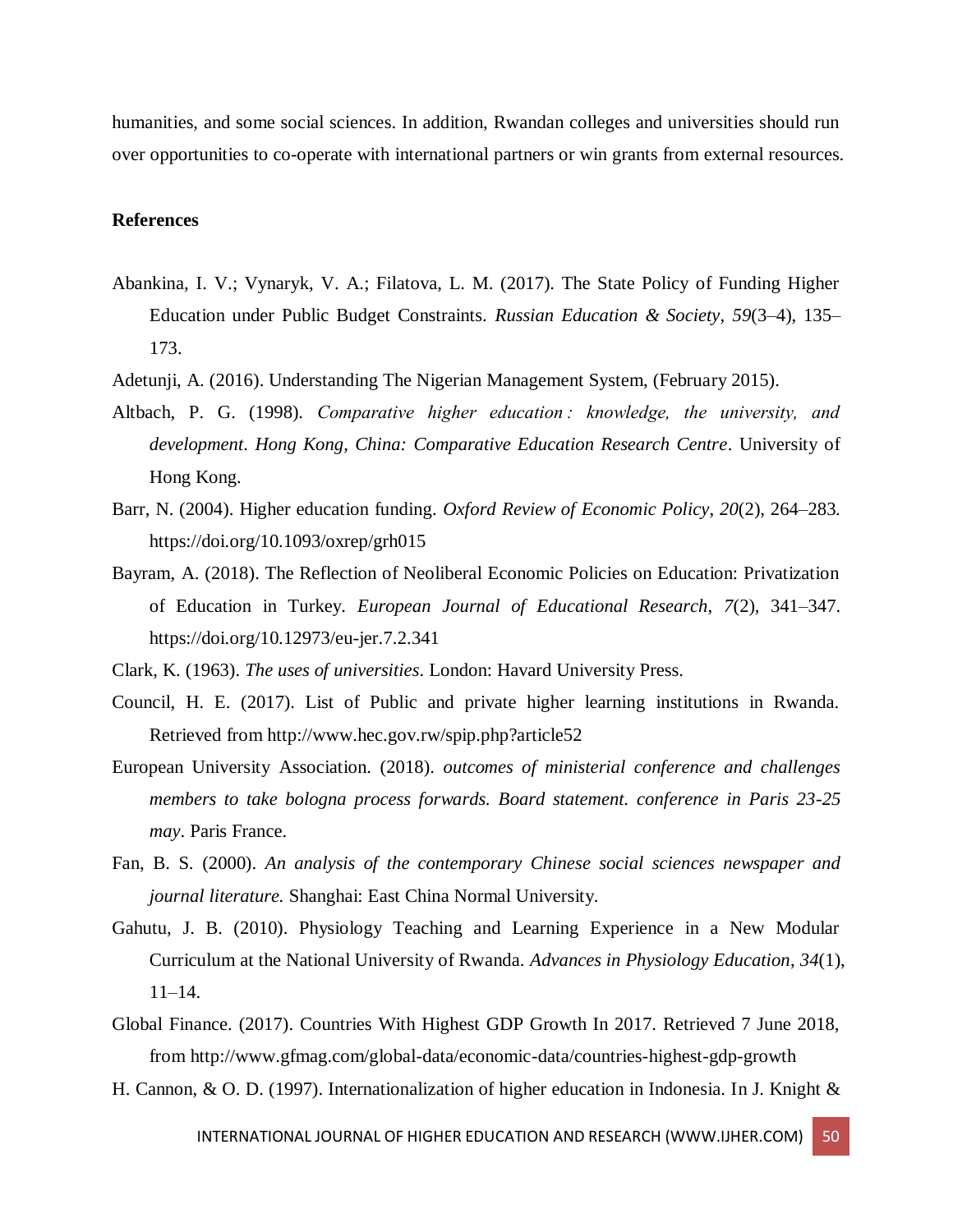H. de Wit (Eds.), Internationalization of higher education in Asia Pacific countries. *European Association for International Education Publications. Amsterdam*, 65–81.

- Ingrid Andersson, Anne Marie Kagwesage, J. R. (2013). Negotiating meaning in multilingual group work: a case study of higher education in Rwanda. International Journal of Bilingual Education and Bilingualism. *International Journal of Bilingual Education and Bilingualism*, *16*(4), 436–450.
- Ishengoma, J. M. (2007). The Debate on Quality and the Private Surge: A Status Review of Private Universities and Colleges in Tanzania. *Journal of Higher Education in Africa / Revue de l'enseignement Supé Rieur En Afrique, 5(2–3), 85–109. Retrieved from* http://www.jstor.org/stable/jhigheducafri.5.2-3.85
- Jamshidi, L., Arasteh, H., NavehEbrahim, A., Zeinabadi, H., & Rasmussen, P. D. (2012). Developmental patterns of privatization in higher education: A comparative study. *Higher Education*, *64*(6), 789–803. https://doi.org/10.1007/s10734-012-9529-0
- Johnstone, D. B. (2004). The economics and politics of cost sharing in higher education: comparative perspectives. *Economics of Education Review*, *23*(4), 403–410. Retrieved from http://www.sciencedirect.com/science/article/pii/S0272-7757(03)00117-1%0AFull text for ScienceDirect subscribers only
- Kinser, K. (2009). Access in U.S. Higher Education: By P ROGRAM FOR R ESEARCH O N Access in U . S . Higher Education : What Does the For-Profit Sector Contribute ?, (14), 23. Retrieved from the state of the state of the state of the state of the state of the state of the state of the state of the state of the state of the state of the state of the state of the state of the state of the state of http://www.albany.edu/dept/eaps/prophe/publication/paper/PROPHEWP14\_files/WP14\_US \_FP\_Access\_Mar09[1].pdf
- Kwiek, M. (2008). Academic Entrepreneurialism and Private Higher Education in Europe. *CPP RPS Volume*, *11*(January 2009), 1–27.
- Laterite Ltd. (2015). *Youth employment in Rwanda: A scoping paper*. Ottawa, Canada K1G 3H9. Retrieved from %0Awww.idrc.ca
- Levy, D. C. (2004). *"The New Institutionalism: Mismatches with Private Higher Education's Global Growth," PROPHE Working Paper No.3, Program for Research on Private Higher Education (PROPHE), University at Albany, State University of New York*.
- Lulat, Y. G. . (2005). *A history of African higher education from antiquity to the present: A critical synthesis.* Westport, CT; London: Praeger.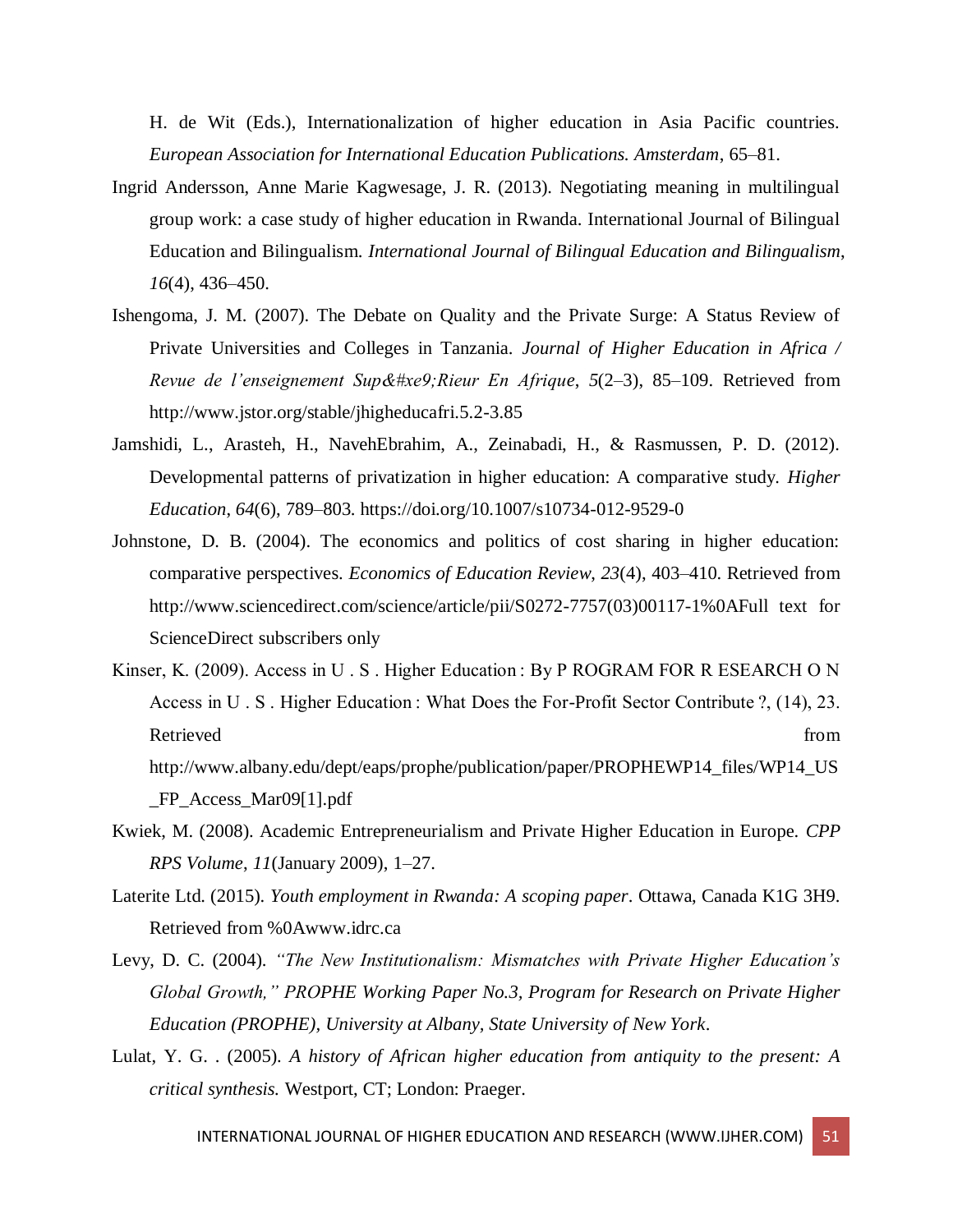- Marie, K. A. (2013). Coping with English as Language of Instruction in Higher Education in Rwanda. *International Journal of Higher Education*, *2*(2), 1–12. https://doi.org/10.5430/ijhe.v2n2p1
- Mbabazi, P. B. (2013). *Quality in Learning in Rwandan Higher Education Different stakeholders ' perceptions of students ' learning and employability*.
- MINEDU. (2008). Higher Education Policy, 1–24. Retrieved from http://mineduc.gov.rw/fileadmin/user\_upload/Higher\_Educ.pdf
- MINEDUC. (2018). MINEDUC Meets Higher Learning Institutions for Quality Education Improvement, 12 November. Kigali, Rwanda. Retrieved from http://mineduc.gov.rw/media/news/detailsnews/?tx\_ttnews%5Btt\_news%5D=838&cHash= de5db56d7c8c6755f389b7f9467f881a. [Accessed: 7-12-2019].
- Moses O. Oketch. (2003). Affording the Unaffordable: Cost Sharing in Higher Education in Sub-Saharan Africa. *Peabody Journal of Education*, 78:3, 88-106. https://doi.org/doi: 10.1207/S15327930PJE7803\_05
- Muhirwe, C. K. (2012). *Developing Academic Literacies in Times of Change Scaffolding Literacies Acquisition with the Curriculum and ICT in Rwandan Tertiary Education*.
- Mukama Evode. (2016). From policies to implementation of open distance learning in Rwanda: a genealogical and governmentality analysis of what and how. *Oasis*, (March), 1–14. Retrieved from http://oasis.col.org/handle/11599/2555
- Munene, I. I. (2009). Anticipated developments: East Africa's private universities and privatisation of public universities in the global context. *Africa Education Review*, *6*(2), 254–268. https://doi.org/10.1080/18146620903274571
- National Council of Higher Education Rwanda. (2007). Handbook for academic quality assurance and enhancement and the maintenance of standards in higher education, (August), 1–191.
- Penn, G. (1999). *Enrollment management for the 21st century: institutional goals, accountability, and fiscal responsibility. ASHE-ERIC Higher education report volume 26, No. 7.* Washington, DC.
- Rangel, E., & Ivanova, A. (2014). Higher Education Policies and Employment in Mexico. *Modern Economy*, (June), 821–830. https://doi.org/10.4236/me.2014.57075

Republic Of Rwanda. (2007). *National Employment Policy*.